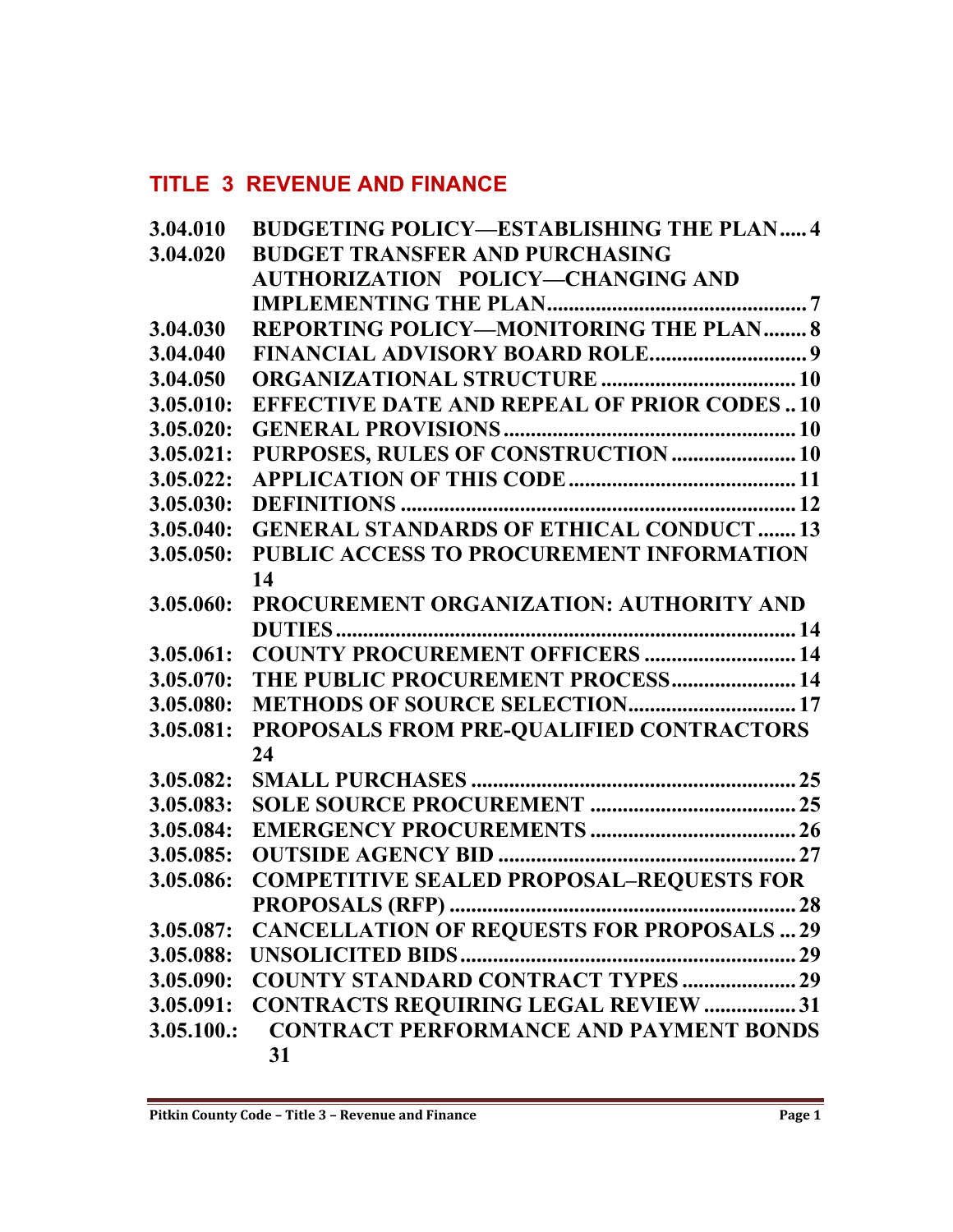| <b>3.05.110: AUTHORITY TO RESOLVE PROTESTED</b>   |  |
|---------------------------------------------------|--|
|                                                   |  |
| 3.05.111: JURISDICTION OF THE PROCUREMENT APPEALS |  |
|                                                   |  |
|                                                   |  |
| 3.05.113: PROCUREMENT APPEALS BOARD'S DECISION ON |  |
|                                                   |  |
|                                                   |  |
|                                                   |  |
|                                                   |  |
| 3.05.122: COMPLIANCE WITH FUNDING REQUIREMENTS 33 |  |
|                                                   |  |
|                                                   |  |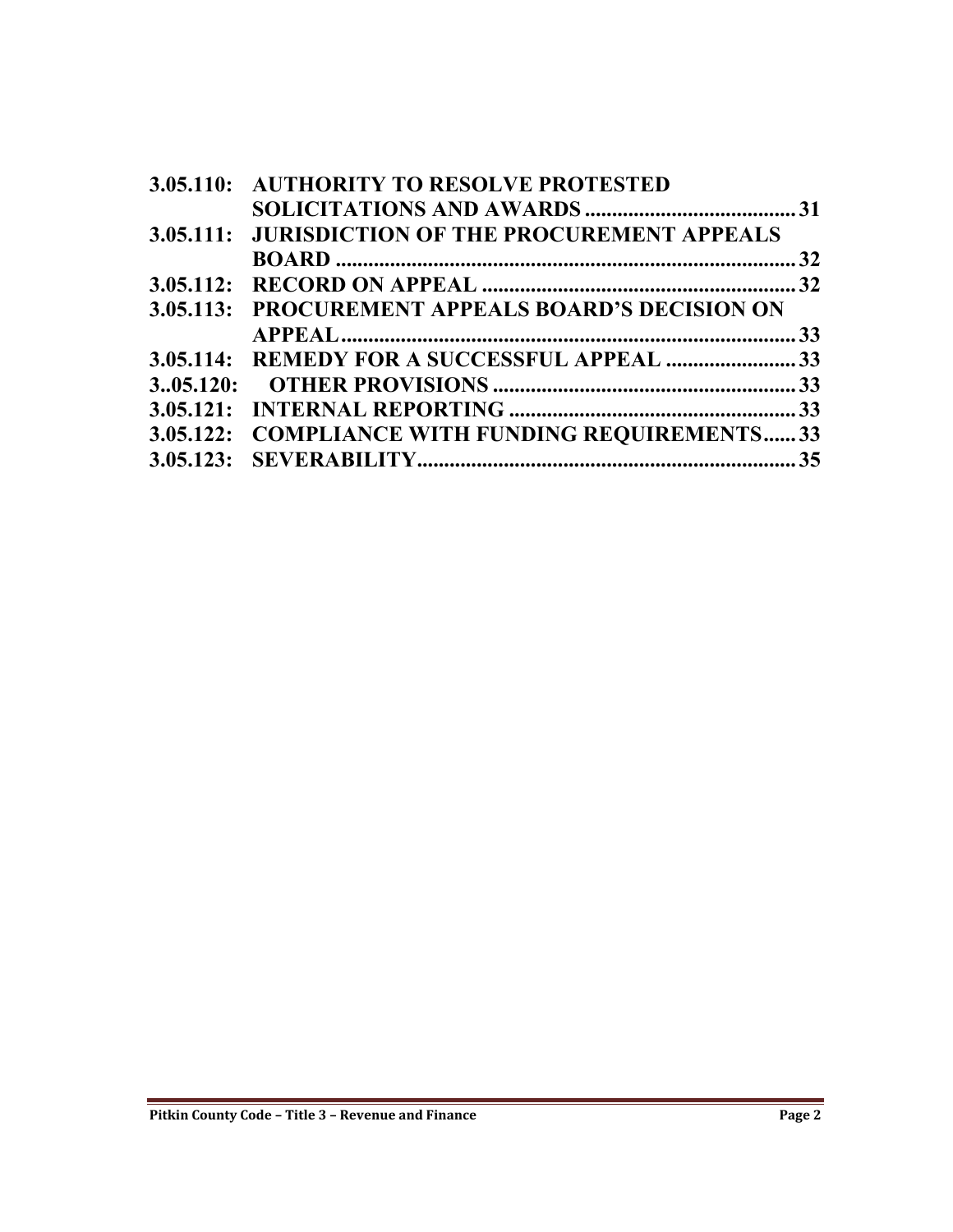# **CHAPTER 3.04 BUDGETING AND PURCHASING PROCEDURES**

| Sections:<br>3.04.010 | BUDGETING POLICY—ESTABLISHING THE PLAN                                                     |
|-----------------------|--------------------------------------------------------------------------------------------|
| 3.04.020              | BUDGET TRANSFER AND PURCHASING AUTHORIZATION POLICY-<br>CHANGING AND IMPLEMENTING THE PLAN |
| 3.04.030              | REPORTING POLICY-MONITORING THE PLAN                                                       |
| 3.04.040              | FINANCIAL ADVISORY BOARD ROLE                                                              |
| 3.04.050              | ORGANIZATIONAL STRUCTURE                                                                   |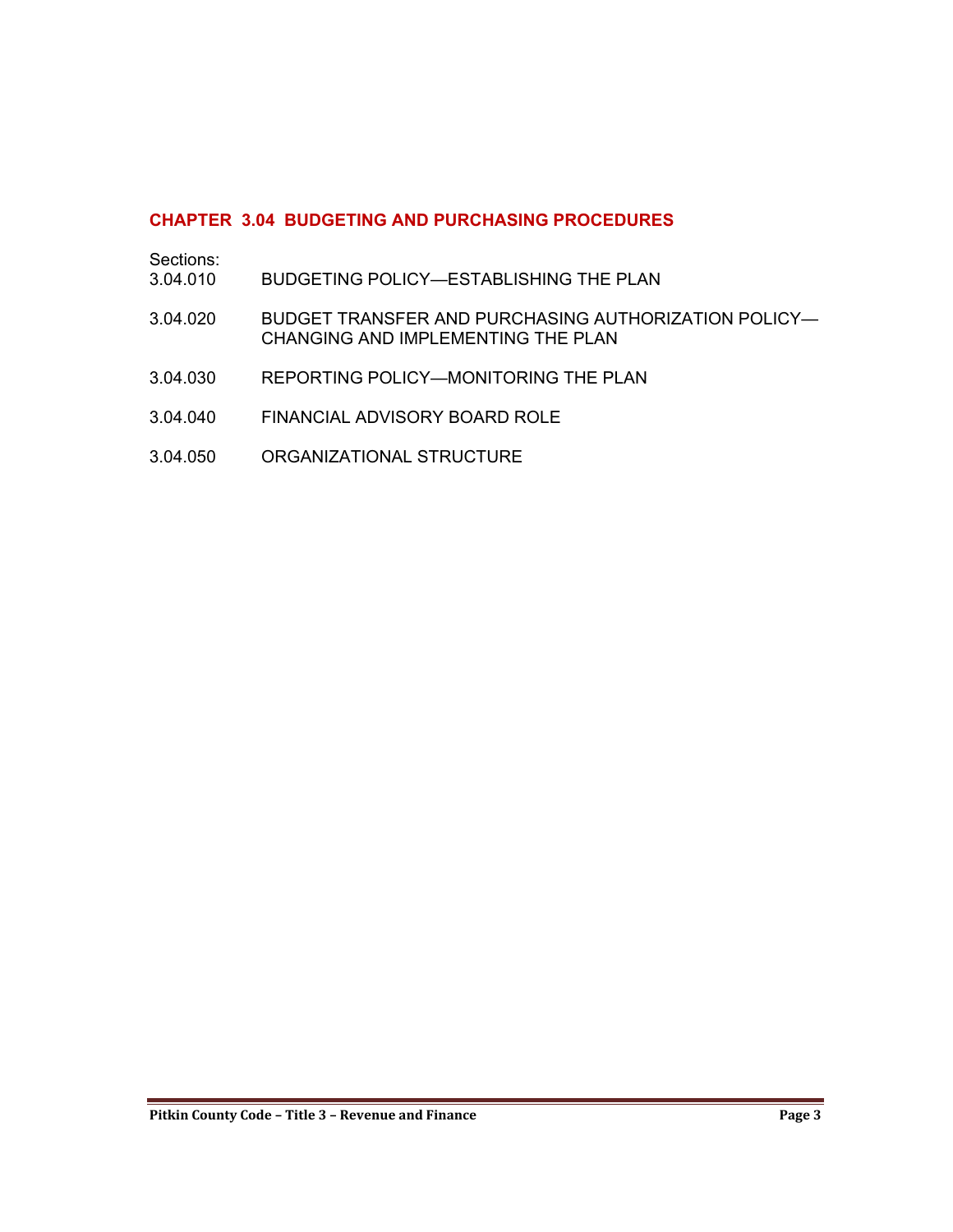# <span id="page-3-0"></span>**3.04.010 BUDGETING POLICY—ESTABLISHING THE PLAN**

This section outlines in calendar form the annual budget cycle for creating a formal multiyear plan for Pitkin County.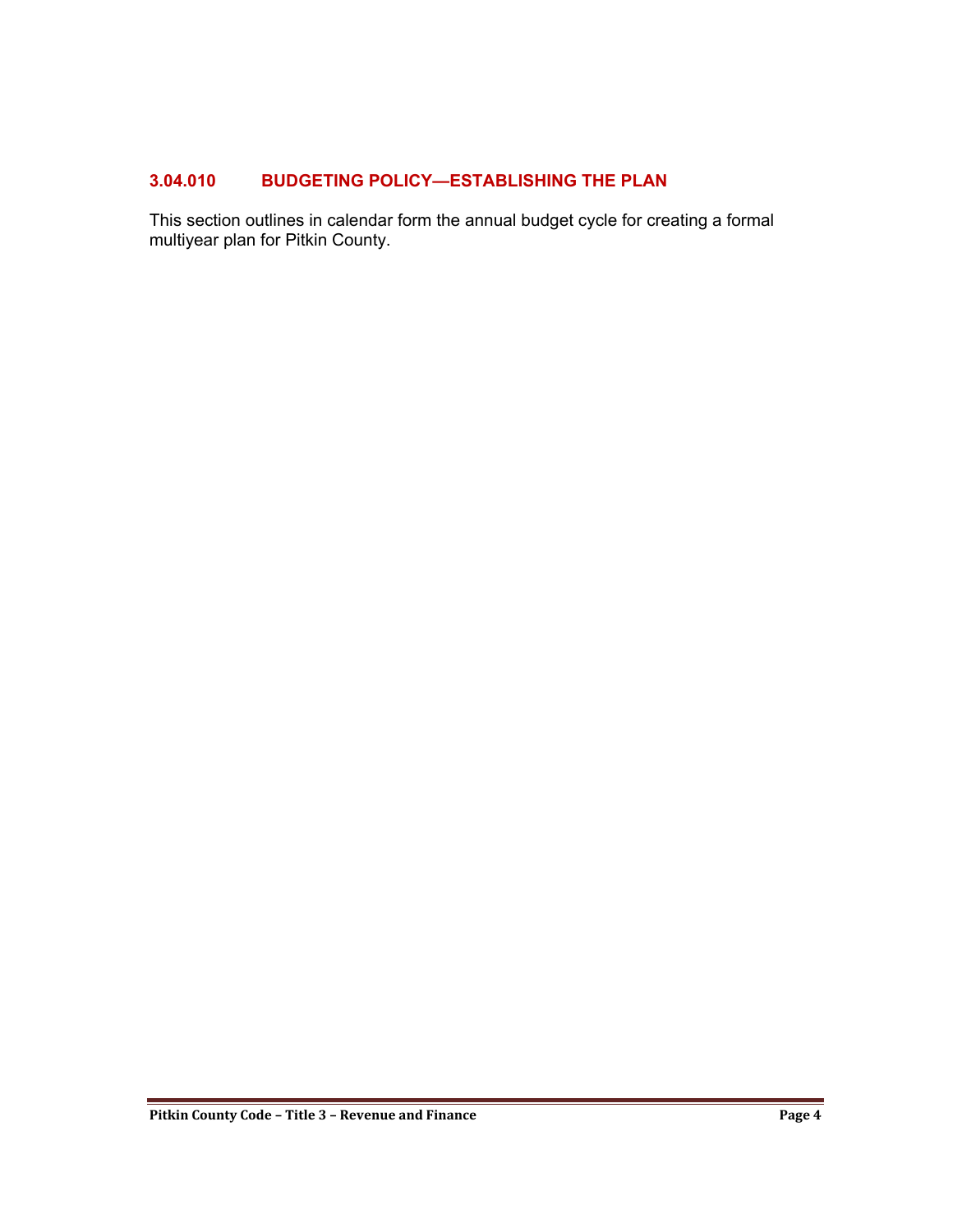| <b>Responsibility</b> | <b>Date</b> | <b>Task</b>    |                                                                                                                                                                                                                                                                                                                                                                                  |  |  |
|-----------------------|-------------|----------------|----------------------------------------------------------------------------------------------------------------------------------------------------------------------------------------------------------------------------------------------------------------------------------------------------------------------------------------------------------------------------------|--|--|
| Staff and BOCC        | Ongoing     | 1 <sub>1</sub> | Assess exiting conditions and needs for<br>major programs.                                                                                                                                                                                                                                                                                                                       |  |  |
| <b>BOCC and FAB</b>   | April       | 2.             | Review prior year final financial position<br>report.                                                                                                                                                                                                                                                                                                                            |  |  |
| <b>BOCC and FAB</b>   | May         | 3.             | Identify major budgetary issues facing<br>the county such as:<br>financial condition;<br>a.<br>economic trends;<br>b.<br>unfunded projects;<br>$C_{1}$<br>changing community needs<br>d.<br>or<br>conditions;<br>intergovernmental relationships;<br>е.<br>natural disasters.<br>$f_{\perp}$                                                                                     |  |  |
| <b>BOCC</b>           | May         | 4.             | Adopt policies addressing these issues<br>and directing staff in the preparation of<br>their plans and budgets:<br>budget policies;<br>a.<br>economic assumptions;<br>b.<br>program goals and objectives;<br>C.<br>priorities.<br>d.                                                                                                                                             |  |  |
| Staff                 | June        | 5.             | Update program goals, objectives, and<br>performance indicators.                                                                                                                                                                                                                                                                                                                 |  |  |
|                       |             | 6.             | Analyze alternative service levels and<br>implementation methods and select the<br>best alternatives.                                                                                                                                                                                                                                                                            |  |  |
|                       |             | 7.             | Prepare multiyear implementation plan<br>and budget requests for the coming<br>year including the following:<br>program goals, objectives,<br>and<br>а.<br>performance indicators;<br>operating<br>budgets<br>b.<br>for<br>all<br>departments<br>including<br>cost<br>centers;<br>alternative levels of operation;<br>C.<br>ten (10) year capital replacement<br>d.<br>schedule; |  |  |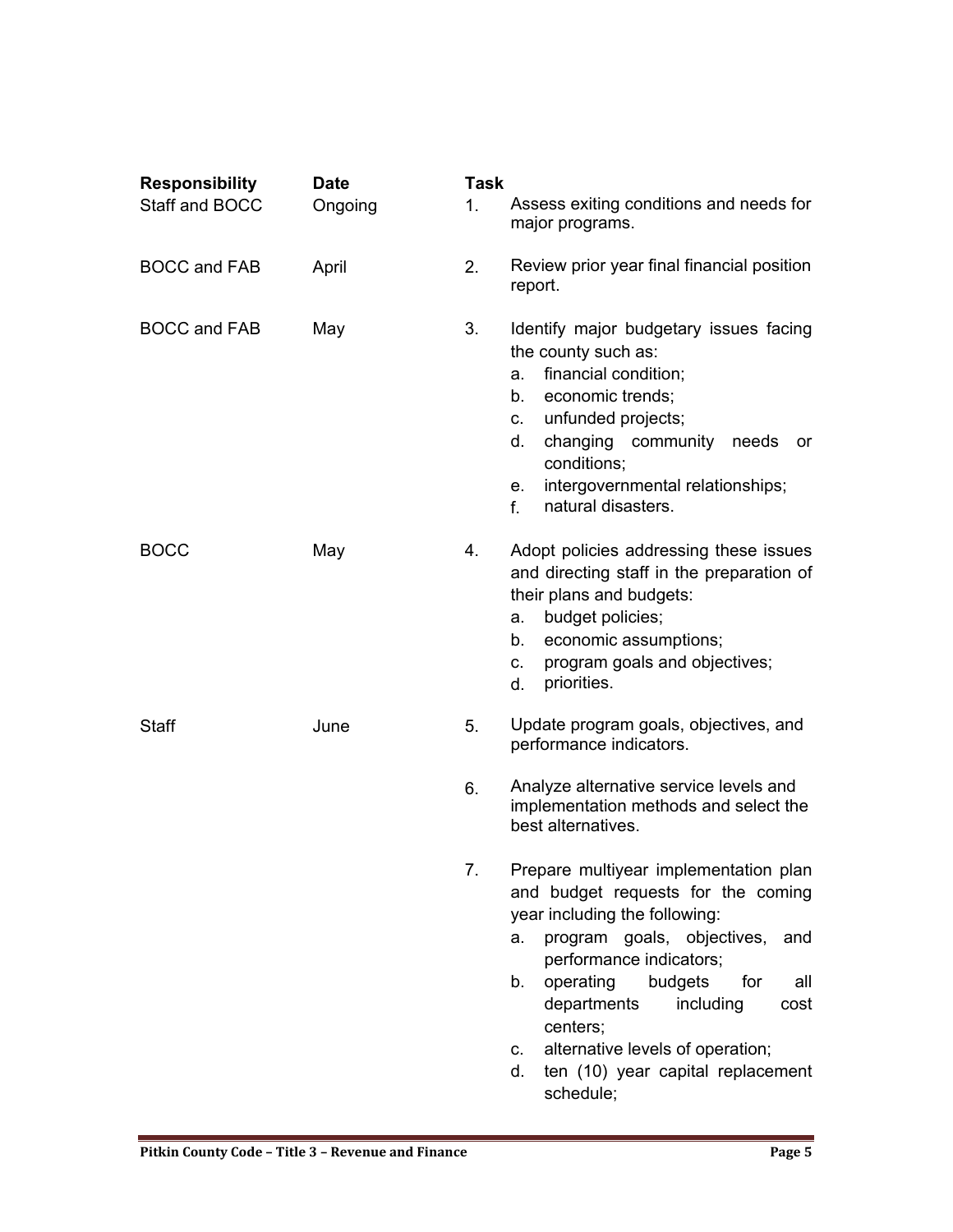| <b>Responsibility</b>                                     | <b>Date</b>  | <b>Task</b> |                                                                                                                                                                                                                                                                                                  |  |
|-----------------------------------------------------------|--------------|-------------|--------------------------------------------------------------------------------------------------------------------------------------------------------------------------------------------------------------------------------------------------------------------------------------------------|--|
|                                                           |              |             | improvement<br>capital<br>and<br>е.<br>developmental projects for<br>five<br>years;<br>f.<br>general revenue assumptions and<br>projections for five years;<br>capital debt service for five years.<br>g.                                                                                        |  |
| Staff                                                     | July 1       | 8.          | Submit budget requests and plan to<br>budget director.                                                                                                                                                                                                                                           |  |
| County manager<br>Section heads<br><b>Budget director</b> | July         | 9.          | Review budget requests and plan.                                                                                                                                                                                                                                                                 |  |
| <b>Budget director</b>                                    | August       | 10.         | Update the multiyear plan for:<br>prior year actual results<br>from<br>а.<br>subsection 2;<br>budget requests and plans from<br>b.<br>subsections 7 through 9;<br>economic<br>assumptions<br>from<br>C.<br>subsection 4;<br>budget policies from subsection 4;<br>d.<br>unfunded projects.<br>e. |  |
| Manager<br>and<br>budget director                         | September    | 11.         | Present the coming-year budget as part<br>of the multiyear plan (CRS 29-1-107).                                                                                                                                                                                                                  |  |
| <b>BOCC</b><br>FAB as advisory                            | September    | 12.         | Review the multiyear plan and change<br>goals, objectives, assumptions,<br>policies, or priorities as necessary to<br>balance all years of the plan.                                                                                                                                             |  |
| <b>Budget director</b>                                    | September    | 13.         | Revise the multiyear plan for changes<br>arising from BOCC-FAB review.                                                                                                                                                                                                                           |  |
| <b>Budget director</b><br>and FAB                         | October      | 14.         | Issue a user-friendly budget summary<br>document to the public.                                                                                                                                                                                                                                  |  |
| <b>Budget director</b>                                    | Late October | 15.         | Public notice that the coming-year<br>budget is available for inspection in<br>detail by the public and that any<br>comments may be submitted to the<br>BOCC regarding its content. (CRS 29-<br>$1-108$ ).                                                                                       |  |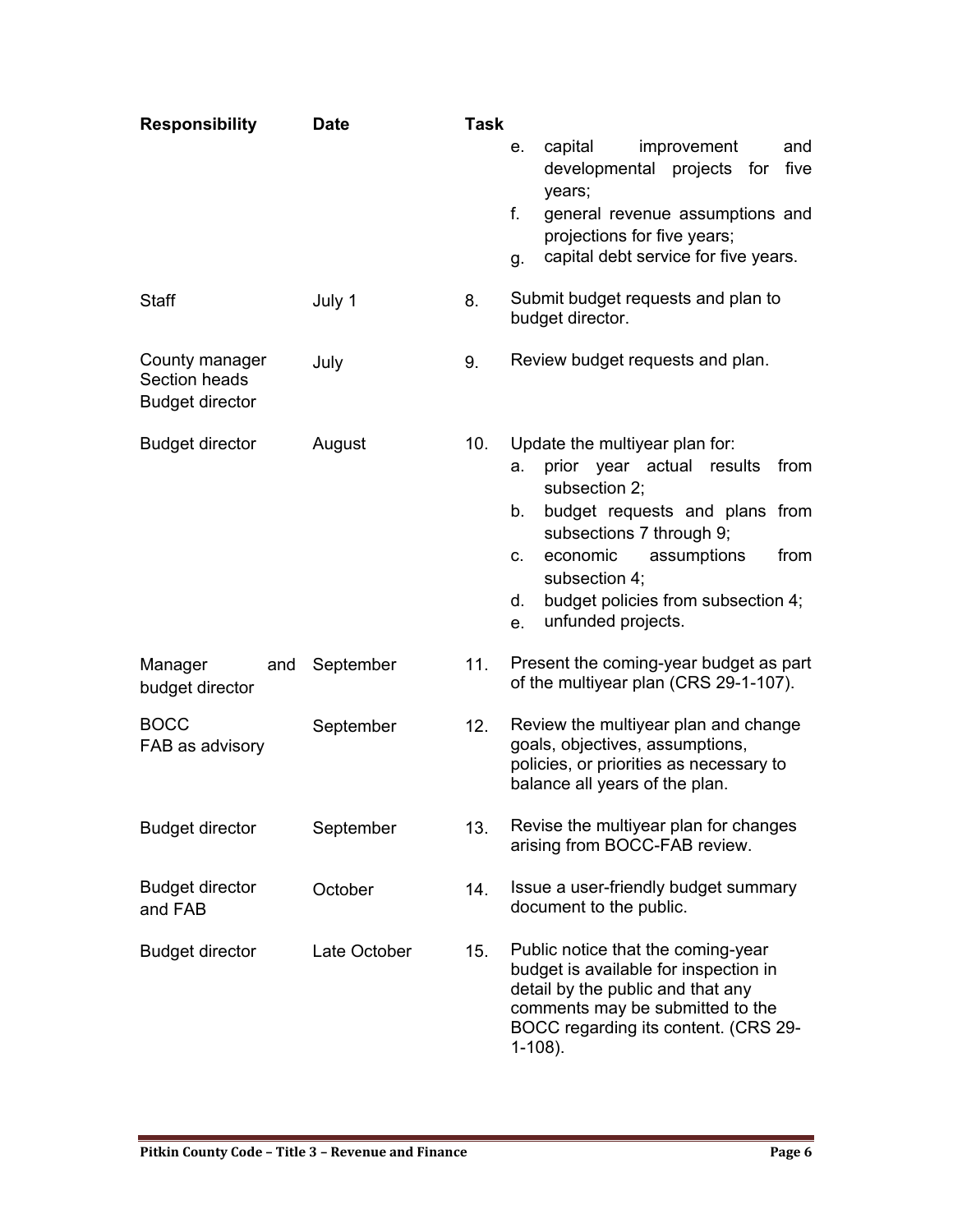| <b>Responsibility</b><br><b>BOCC</b> | <b>Date</b><br>4th Monday in<br>October | <b>Task</b><br>16. | Budget public hearing and first reading<br>of resolutions to adopt and appropriate<br>the coming-year budget (by fund).     |
|--------------------------------------|-----------------------------------------|--------------------|-----------------------------------------------------------------------------------------------------------------------------|
| <b>BOCC</b>                          | 2nd Monday in<br>November               | 17 <sub>1</sub>    | Second reading of the resolutions to<br>adopt and appropriate the coming year<br>budget (CRS 29-1-110).                     |
| <b>BOCC</b>                          | 2nd Monday in<br>November               | 18.                | Resolution to set the mill levy for<br>county funds and districts.                                                          |
| <b>BOCC</b>                          | November 15                             | 19.                | Certification of all mill levies (CRS 39-1-<br>$111$ ).                                                                     |
| <b>Budget staff</b>                  | November<br>December                    | 20.                | Finalize the multiyear plan and present<br>it for public distribution.                                                      |
| <b>Budget staff</b>                  | December                                | 21.                | Enter the coming-year budget into<br>finance department records and issue<br>approved budgets to all county<br>departments. |
|                                      |                                         |                    | The annual process begins again in April with<br>the review of prior year financial position.<br>(Res. 87-21 (part))        |

#### <span id="page-6-0"></span>**3.04.020 BUDGET TRANSFER AND PURCHASING AUTHORIZATION POLICY—CHANGING AND IMPLEMENTING THE PLAN**

The following table summarizes the level of authorization required for changes to the annual budget and purchases there under:

| <b>Authorization</b><br>Level<br>Department heads | <b>New Project</b><br><b>Budget</b>      | <b>Budget Changes</b><br>and Contract<br><b>Change Orders to Contracts and</b><br><b>Approved Projects Purchase Orders</b><br>$$10,000$ offset $< $10,000$<br>$\prec$ $\Box$<br>within dept./program |                   |
|---------------------------------------------------|------------------------------------------|------------------------------------------------------------------------------------------------------------------------------------------------------------------------------------------------------|-------------------|
| Section heads                                     |                                          | $\leq$ \$25,000 and 10% \$10,000 to 25,000<br>offset within section                                                                                                                                  |                   |
| County manager                                    | $<$ \$10,000 + zero<br>cost; advise BOCC | $\leq$ \$25,000 and 10% -<br>offset<br>between<br>sections                                                                                                                                           |                   |
|                                                   | > \$10,000                               | $>$ \$25,000 and 10% $>$                                                                                                                                                                             | \$25,000<br>chair |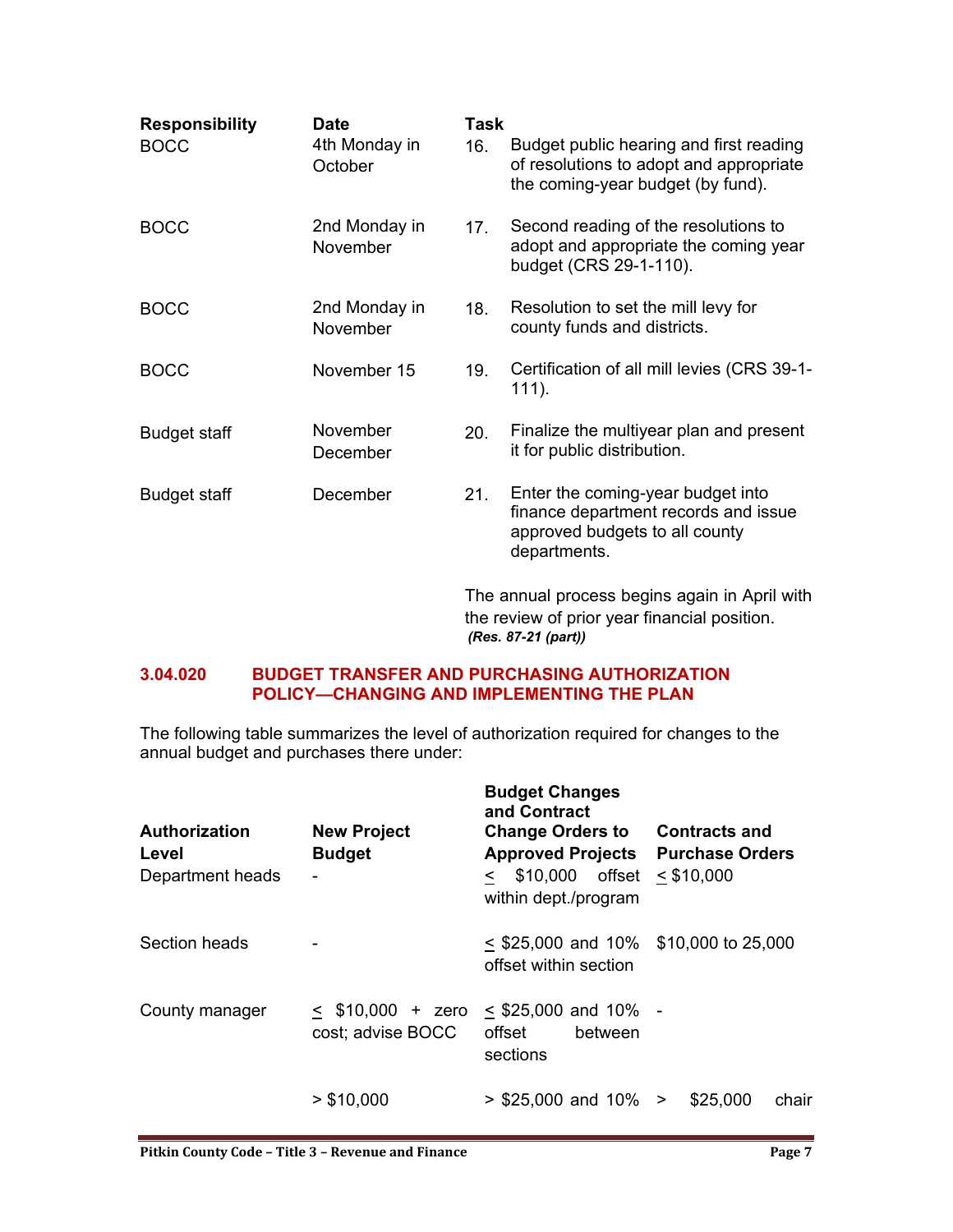| Board of county      |  | or not offset | approval;   | advise |
|----------------------|--|---------------|-------------|--------|
| <b>commissioners</b> |  |               | <b>BOCC</b> |        |

#### **Notes:**

A. General:

1. Successive signatures are required for approval at each level for all categories of this table.

2. Offsetting budget changes and new project budgets may not involve more than one fund except for the general fund and those funds subsidized by the general fund (e.g., road and bridge fund and housing authority fund).

3. BOCC budget approval, when required, will be via a formal supplemental appropriation resolution.

4. Any changes in total fund revenues, expenditures, or other sources and uses authorized at a level below the BOCC will be summarized and approved by the BOCC at year-end to comply with state law.

B. New project budget:

1. "Zero cost" means the new project's cost can be offset by additional revenue or a reduction in another project's cost.

C. Budget changes and contract change orders:

1. "\$25,000 + 10%" means each change must be at least twenty-five thousand dollars (\$25,000.00) and it must also be at least ten (10) percent of the original budget.

2. If any series of change orders increase a contract amount from less than twenty-five thousand dollars (\$25,000.00) to greater than twenty-five thousand dollars (\$25,000.00), that contract must be authorized by the BOCC.

3. BOCC approval will also be required for any budget changes that alter future year budgets by more than twenty-five thousand dollars (\$25,000.00).

4. Budget changes may be increases or decreases.

D. Contracts and purchase orders:

1. All purchase orders and contracts issued by Pitkin County must be consistent with the annual budget. The finance department will review purchase orders in excess of ten thousand dollars (\$10,000.00), for adequate budget.

2. If a departmental purchase order for ten thousand dollars (\$10,000.00) or less increases to more than ten thousand dollars (\$10,000.00), section head approval is required and budget will be verified. *(Res. 87-21 (part))*

#### <span id="page-7-0"></span>**3.04.030 REPORTING POLICY—MONITORING THE PLAN**

- A. By March 1st of each year the BOCC shall review a report prepared by the finance director of sole source and emergency purchases of the prior year as required by the Pitkin County Procurement Code set out in the Appendix at the end of this code.
- B. By July 1st of each year the BOCC shall review the comprehensive annual financial report in a public meeting.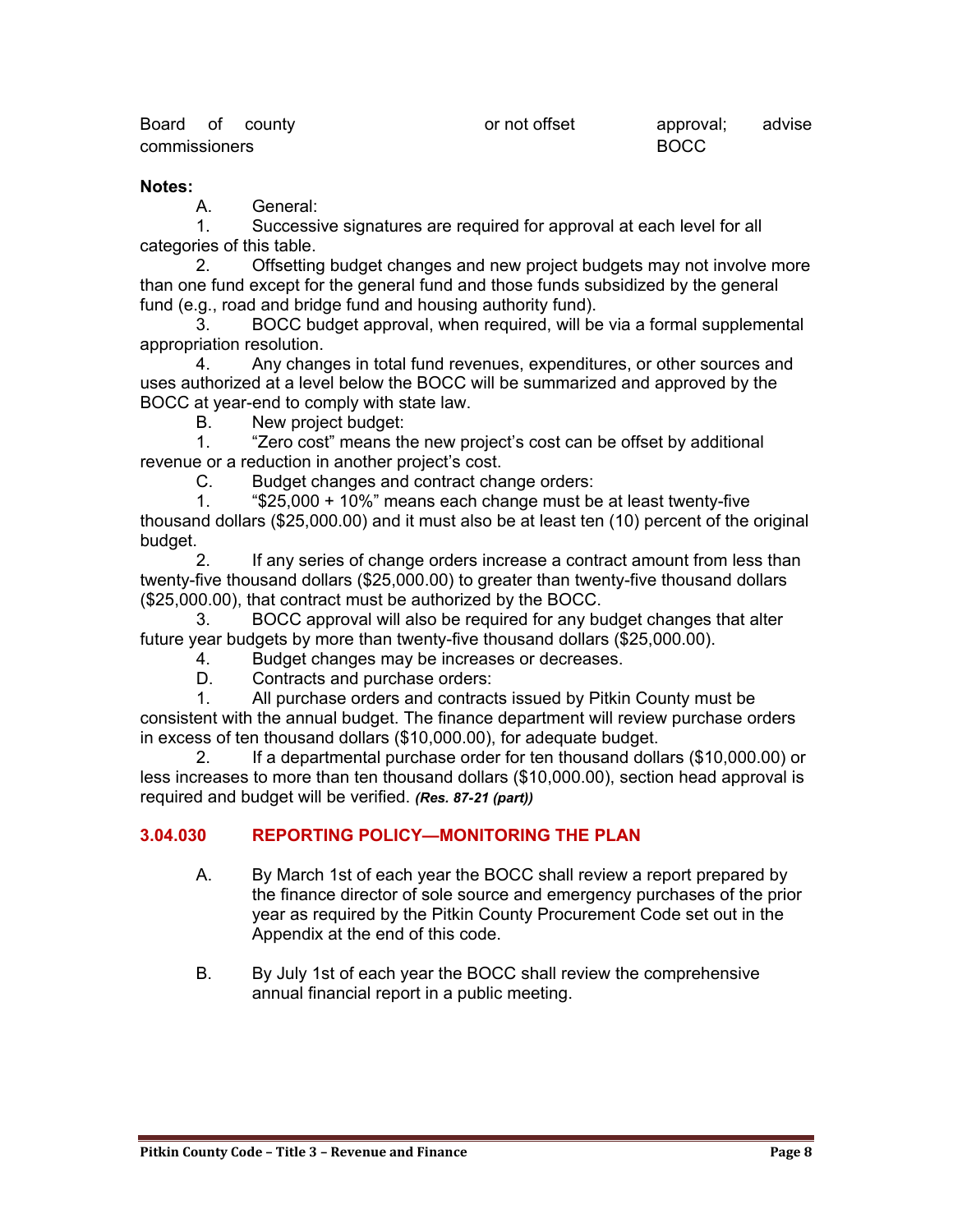- C. Each month the BOCC, county manager, section heads, and department heads will be provided with financial reports of the prior month and yearto-date activity as contrasted to budget, in sufficient detail to be useful to them.
- D. Each month the BOCC will be advised in writing of the status of major revenue sources and any other items of major significance.
- E. By the end of January, April, July and October the BOCC shall review financial reports of the prior quarter's activity of the county, including but not limited to the following:
	- 1. The exception report of project revenue and expenditure variances from budgeted amounts in excess of ten thousand dollars (\$10,000.00) for the prior quarter and twenty-five thousand dollars (\$25,000.00) for the year-to-date (or other limits at the BOCC's discretion). These exception reports will be used to draft a supplemental appropriation in the following month to resolve the problems that appear on the report;
	- 2. A report of estimated year end fund balances, showing both specific restrictions and available amounts from the last supplemental appropriation;
	- *3.* A quarterly report of assets and liabilities, as required by the BOCC, compared to prior periods. Only the quarterly investment report is being used currently, while the airport receivable report has been integrated into the quarterly exception report. *(Res. 87-21 (part))*

# <span id="page-8-0"></span>**3.04.040 FINANCIAL ADVISORY BOARD ROLE.**

- A. The county financial advisory board, the "FAB," shall review the multiyear plan and the annual county budget with their supporting documents during the annual budget preparation period and make such advisory comments as their analysis warrants.
- B. The FAB shall review all budget changes that are submitted to the BOCC for approval.
- C. The FAB shall review the quarterly reports presented to the BOCC. A quarterly joint meeting of the FAB and BOCC will be held for constructive comment and discussion of significant issues arising during the quarter.
- D. The FAB shall have access to such existing monthly reports as desired in order to improve the financial reporting of the county.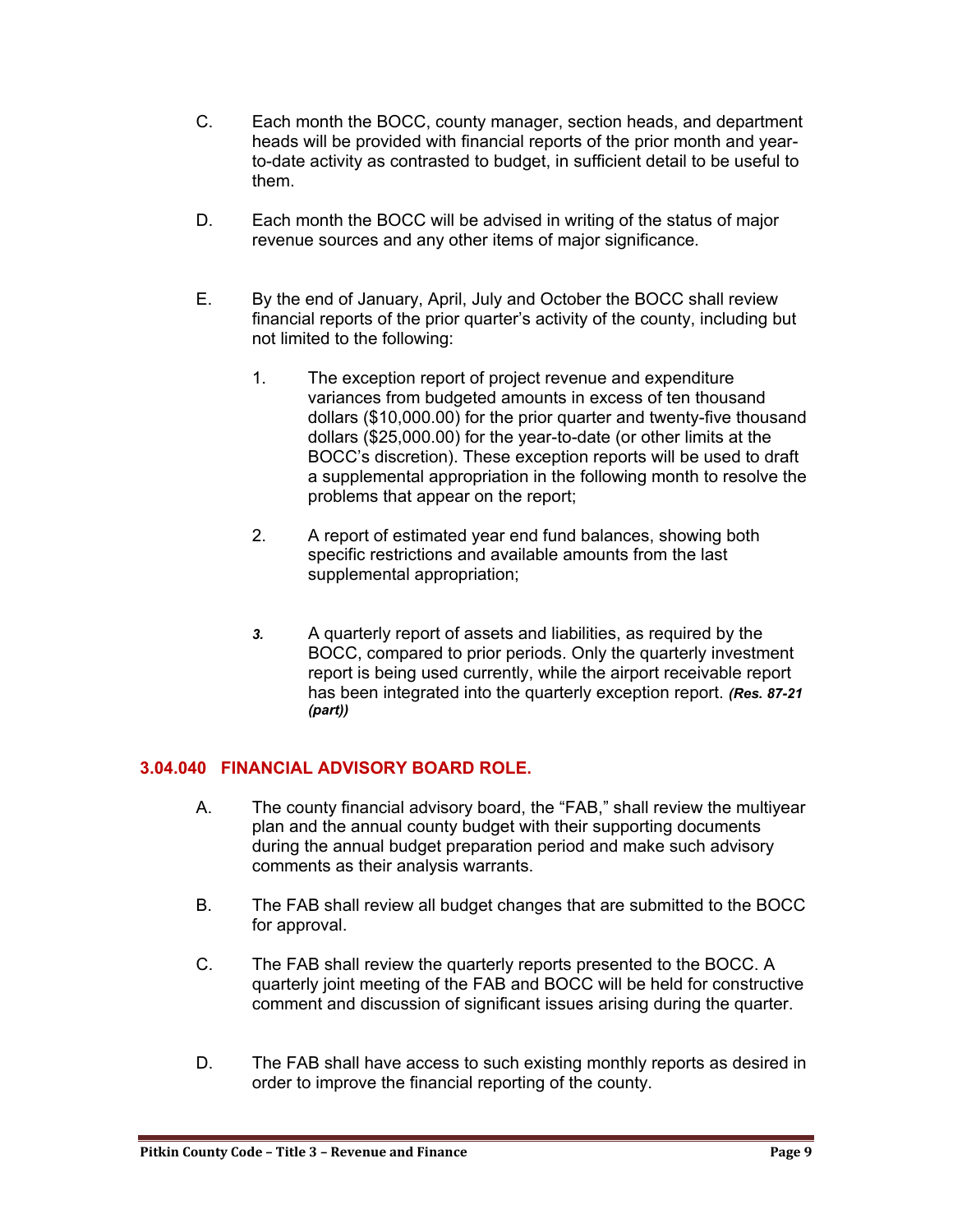- E. The FAB shall review the sole source and emergency purchases of the prior year and make such constructive comments as are warranted.
- F. The FAB shall review the comprehensive annual financial report and make such constructive comments as are warranted. *(Res. 87-21 (part))*

#### <span id="page-9-0"></span>**3.04.050 ORGANIZATIONAL STRUCTURE**

- A. As used within this chapter, the terms "section head," "section budget" and "department head" shall refer to the current organizational structure as may be revised from time to time by the BOCC and included in the policy manual.
- *B.* Sections shall be the significant spending agencies referenced in the budget, for the purpose of specifically complying with the Local Government Budget Law, CRS 29-1-106 and 29-1-111.5. *(Res. 87-21 (part))*

#### <span id="page-9-1"></span>3.05.010: EFFECTIVE DATE AND REPEAL OF PRIOR CODES

This Code is effective as of February 10, 2021 and repeals all prior County codes pertaining to the same subject matter. (*Adopted Ordinance 009-2021)*

<span id="page-9-2"></span>3.05.020: GENERAL PROVISIONS

#### <span id="page-9-3"></span>3.05.021: PURPOSES, RULES OF CONSTRUCTION

- (1) Interpretation. This Code shall be construed and applied to promote its' underlying purposes and policies.
- (2) Purpose. It is the policy of the Board of County Commissioners ("BOCC") that the purchase of goods and services for Pitkin County ("County") be conducted in a fashion that will provide for increased public confidence in public procurement; ensure the fair and equitable treatment of all persons who deal with the procurement system of the County; maximize the purchasing value of public funds of the County; foster competition; promote and encourage ethical management; promote efficiency; and provide safeguards for the maintenance of a procurement system of quality and integrity. When revenue sources are to be procured, it is the policy of the County to maximize revenue whenever possible, while maintaining quality and efficiency of service and products and preserving County assets.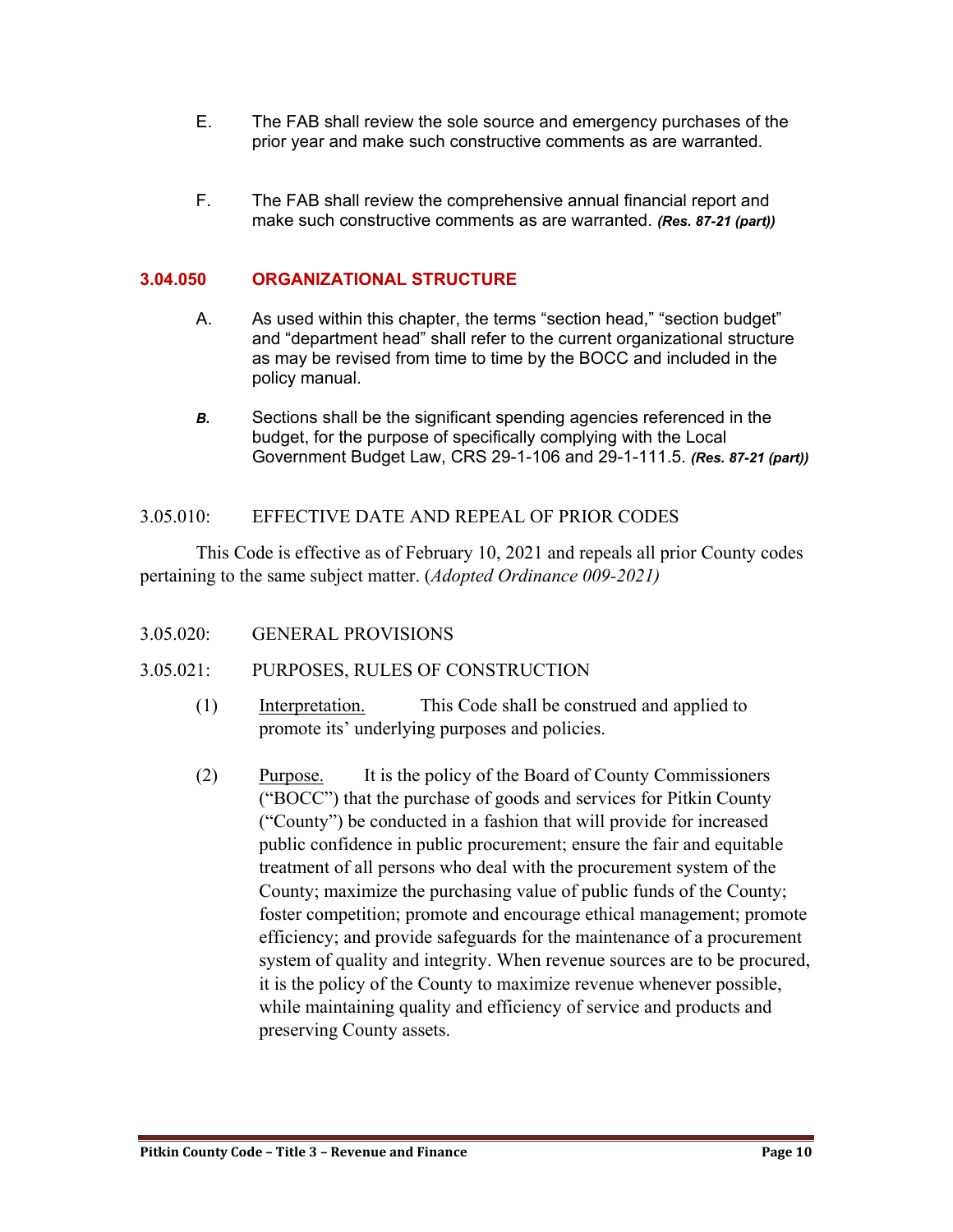(3) Good Faith. All parties involved in the solicitation, negotiation, performance and administration of County procurement actions shall act in good faith.

#### <span id="page-10-0"></span>3.05.022: APPLICATION OF THIS CODE

- (1) General Application. This Code applies only to Contracts solicited or entered into after the effective date of this Code.
- (2) Application to County Procurement. Unless specifically exempted, this Code shall apply to each expenditure of public funds irrespective of their source, including Federal assistance monies, by this County. In addition, this Code shall also apply to rights to use Property for commercial or private purposes for one year or more. Nothing in this Code, or in regulations promulgated hereunder, shall prevent any Governmental Body from complying with the terms and conditions of any Grant, gift, bequest, or cooperative agreement.
- (3) Exemptions to County Procurement. The following are exempt from the requirements of this Code:
	- a. licenses, permits, easements, or other rights to use County real property for less than one year for commercial or private purposes;
	- b. leases for County affordable housing;
	- c. the sale, purchase, or lease of real property;
	- d. the hiring of a broker or other consultant to assist in the sale or purchase of real property;
	- e. the acquisition of professional services of legal counsel and expert witnesses;
	- f. the investment of County funds;
	- g. Public Utilities, including: water, electricity, natural gas, and telephone/internet connections;
	- h. works of art for display, purchase or performance;
	- i. dues and memberships;
	- j. sole source procurements, as described in Section 3-104;
	- k. small purchases, as described in Section 3-103;
	- l. emergency procurements, as described in Section 3-105;
	- m. outside agency bids, as described in Section 3-106; and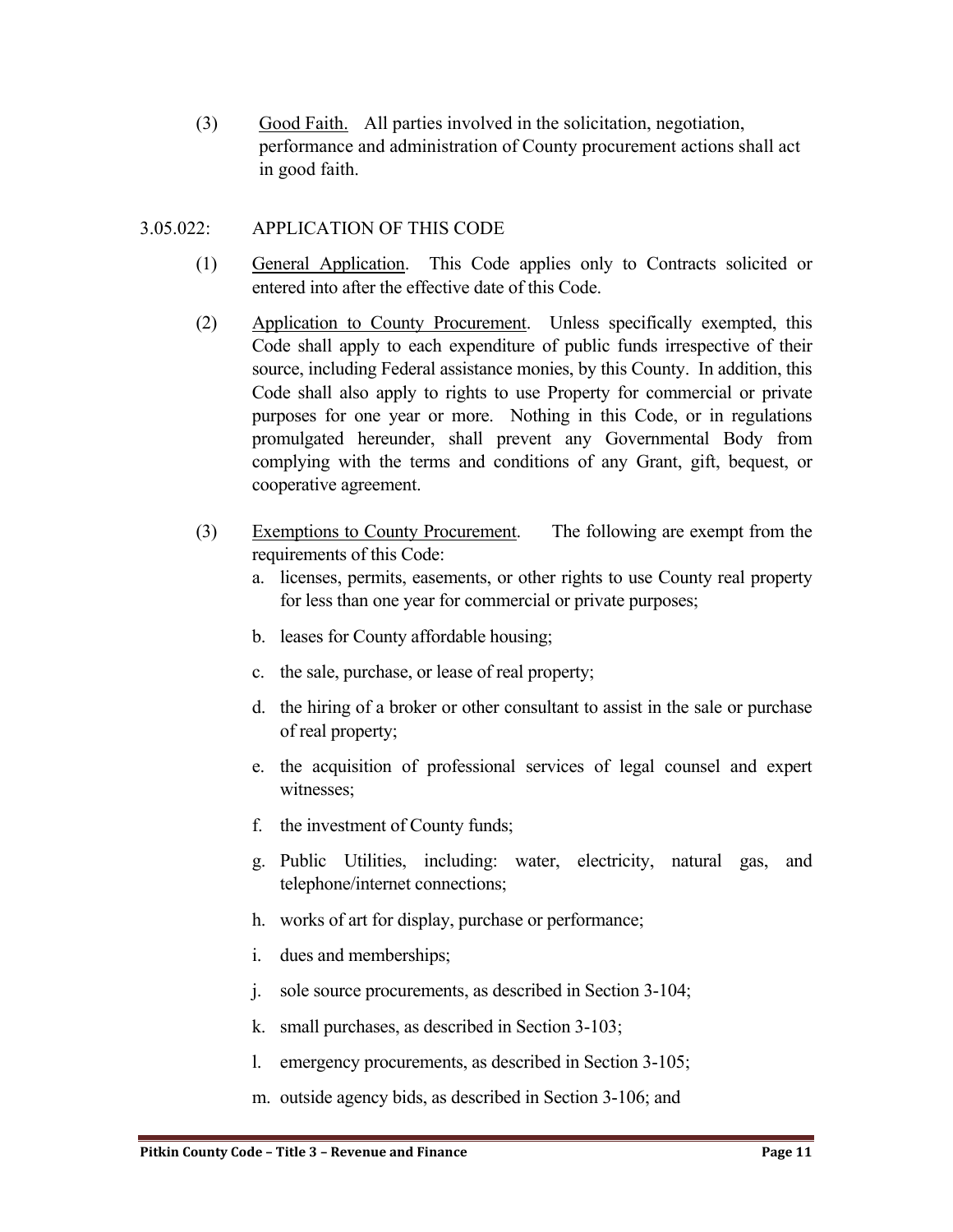- n. Grants or Contracts (including but not limited to Intergovernmental Agreements) between the County and other governments, or the agencies or departments of other governments.
- (4) Compliance with Federal or State Requirements When a Procurement involves the expenditure of Federal or State assistance or contract funds, the Procurement Officer shall comply with applicable Federal or State law or Grant conditions. In the event of conflict between Federal or State Procurement Requirements and the Pitkin County Procurement Code and Policy, contracts and agreements which are subject to Federal or State Requirements shall follow the more restrictive parts of the regulations.

# <span id="page-11-0"></span>3.05.030: DEFINITIONS

 The words defined in this Section shall have the meanings set forth below whenever they appear in this Code:

- (1) Construction The process of building, altering, repairing, improving, or demolishing any fixed public asset, including without limitation any public structure or building, roads, sidewalks, parks, lighting, and landscaping. It does not include the routine operations or routine maintenance of existing structures, buildings, real property or other fixed assets.
- (2) Contract All types of agreements, regardless of what they may be called, for Procurement.
- (3) Contractor Any Person having a Contract with a Governmental Body.
- (4) Designee An authorized representative of a Person holding a superior position.
- (5) Goods Physical property or materials including, without limitation, supplies, equipment, parts, printing and other tangible end products.
- (6) Governmental Body The Board of County Commissioners of Pitkin County.
- (7) Grant The furnishing or receipt by the County of assistance, whether financial or otherwise, to or from any Person to support a program authorized by law. It does not include an award whose primary purpose is to procure an end product, whether in the form of Goods, Services, or Construction; a Contract resulting from such an award is not a Grant but a Contract.
- (8) Person Any entity, business, union, committee, club, or other organization, or individual, or group of individuals.
- (9) Procurement Buying, purchasing, renting, leasing, or otherwise acquiring or disposing of any Property, Goods, Services, or Construction. It also includes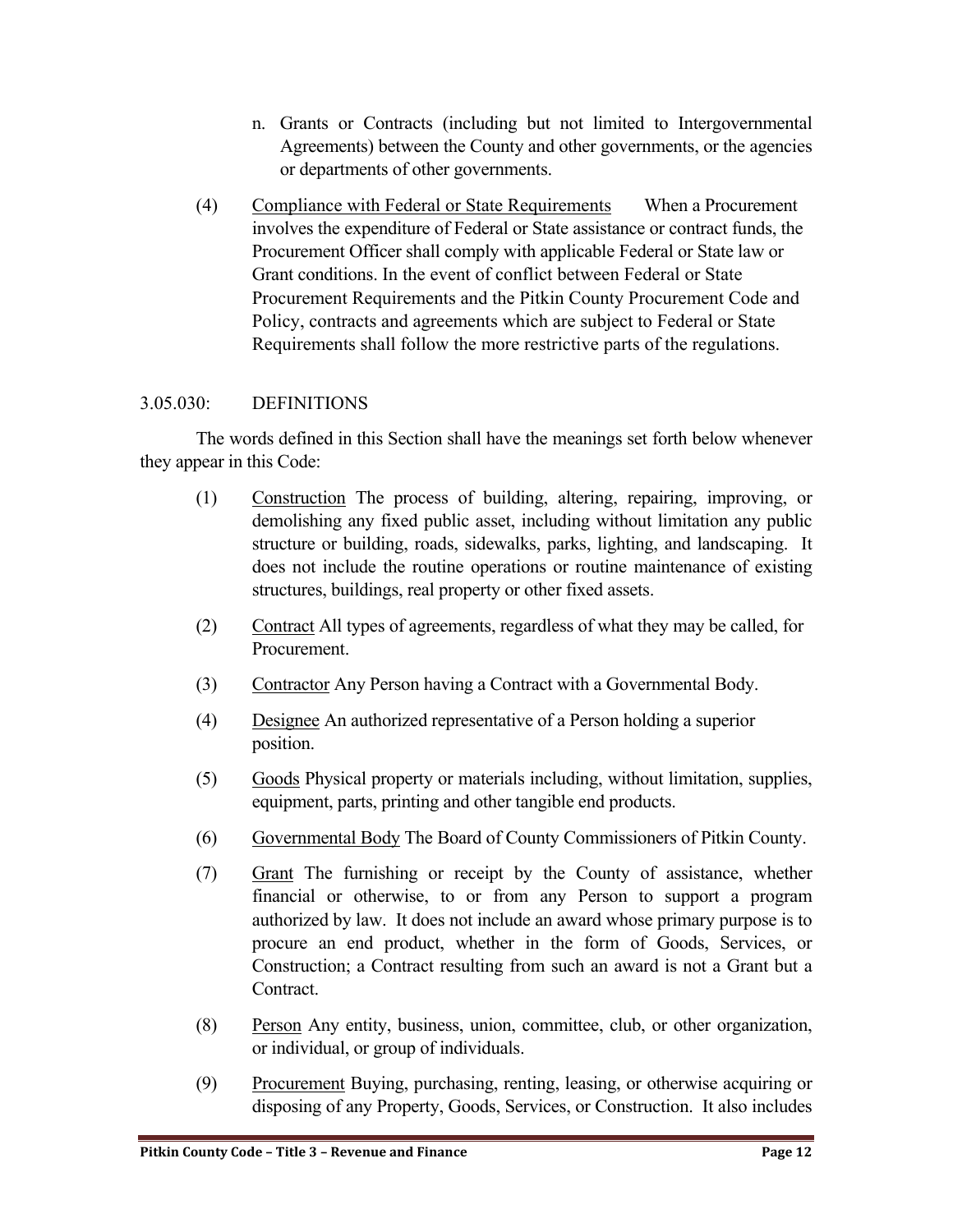all functions that pertain to the obtaining or disposing of any Property, Goods, Services or Construction, including a description of requirements, selection and solicitation of sources, preparation and award of Contract, and all phases of Contract administration.

- (10) Procurement Officer Any individual authorized to negotiate and to procure on the County's behalf
- (11) Property All County property, including but not limited to, equipment, materials, documents, water rights, insurance, supplies, and leases of one year or more of real property, but not including any category of County property listed as an exemption in Section 1-102(3).
- (12) Proposer Any Person submitting a proposal to the County in response to a County issued solicitation
- (13) Request for Proposals All documents utilized for soliciting proposals from prospective Contractors.
- (14) Request for Qualifications All documents utilized for soliciting qualifications from prospective Contractors.
- (15) Responsible Proposer A Person who has the capability to fully perform the solicited Contract requirements.
- (16) Selection Committee A group of not less than three individuals designated to review proposals and recommend a selection from the participants.
- (17) Services The furnishing of labor, time, or effort by a Contractor, not involving the delivery of a specific end product or for which the end product component is minimal in relation to the services component.
- (18) Surplus County Property Property that is scheduled for replacement, has outlived its useful life, or is otherwise no longer needed in or for County operations.

# <span id="page-12-0"></span>3.05.040: GENERAL STANDARDS OF ETHICAL CONDUCT

Any attempt to realize personal gain through public employment by conduct inconsistent with the proper discharge of a County Employee's duties is a breach of public trust. Any effort to influence any public employee to breach the standards of ethical conduct is also a breach of ethical standards. In addition to the provisions of this section, the Employees and Officials of the County, as well as non-County individuals and companies who deal with the County through the procurement process, shall comply with the provisions of Article XXIX of the Constitution of the State of Colorado, Ethics in Government.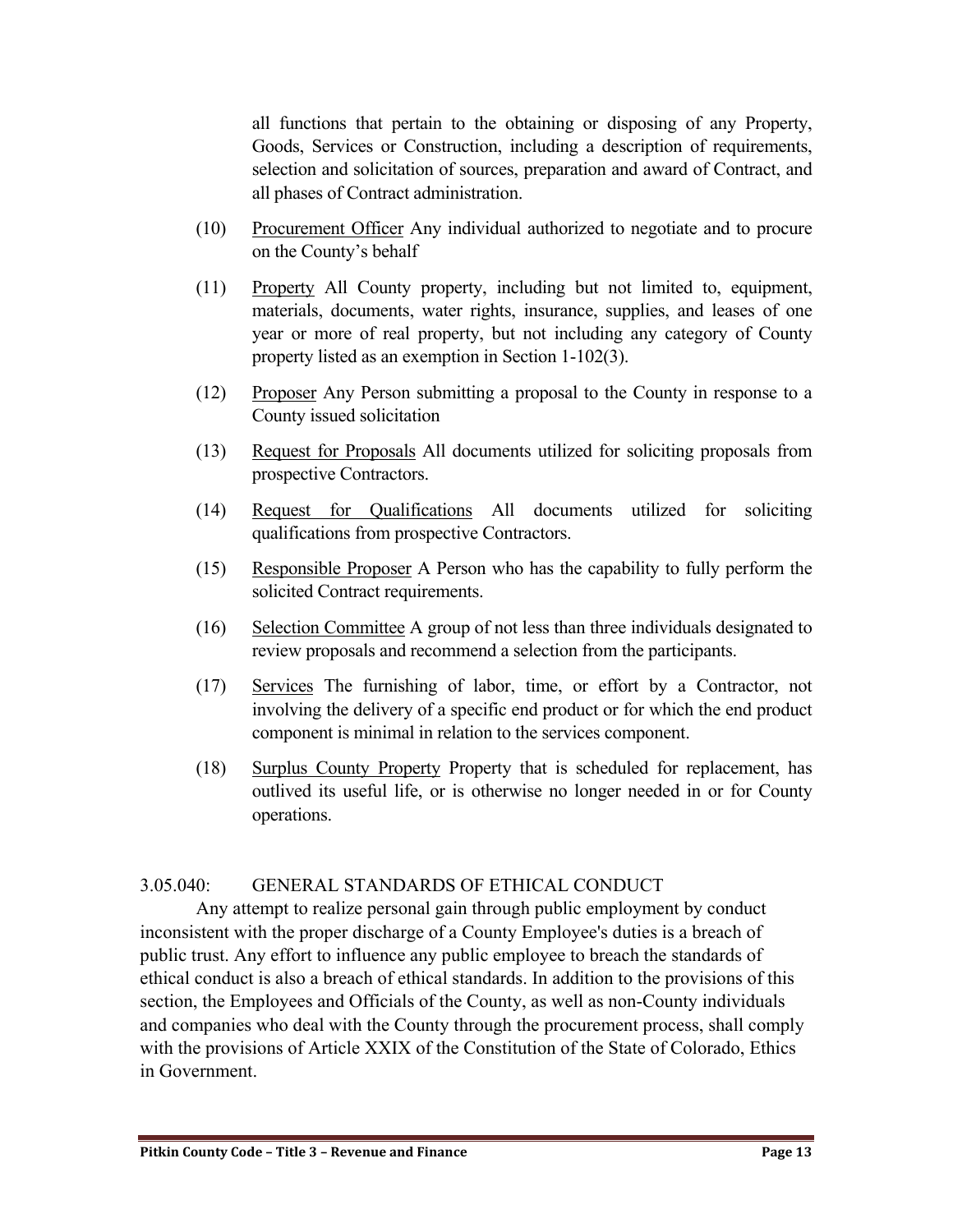#### <span id="page-13-0"></span>3.05.050: PUBLIC ACCESS TO PROCUREMENT INFORMATION

Procurement information shall be a public record to the extent provided by law and shall be available to the public as provided by law. Confidential data, if identified as such by the Proposer, will be held confidential upon request, if the request is made as part of the Proposal and if the County Attorney determines that the data meets the requirements for confidentiality under the Colorado Public Records Act.

# <span id="page-13-1"></span>3.05.060: PROCUREMENT ORGANIZATION: AUTHORITY AND DUTIES

(1) Regulatory Authority. Except as otherwise provided in this Code, the County Manager, or his/her Designee, shall have the authority and responsibility to promulgate regulations, consistent with this Code, governing Procurement and the management and control of any and all Goods, Services, and Construction procured by the County. The County Manager, or his/her Designee, shall consider and decide matters of Procurement policy within the provisions of this Code. The County Manager, or his/her Designee, shall have the power to audit and monitor the implementation of Procurement regulations and the requirements of this Code. Policy determinations, current internal operating procedures, and interpretations by the County Manager, or his/her Designee, shall be maintained by the County Manager's Office in a Procurement Code File. The County Manager also has responsibilities in emergency procurements, as set forth in Article 3, and in appeals, as set forth in Article 4.

(2) Signature Authority. The Board of County Commissioners of Pitkin County, Colorado delegates signature authority on its contracts to the County Manager and his/her Designees, provided that the County Manager must sign all contracts in the amount of \$50,000.00 or more. For contracts in amounts less than \$50,000.00, contracts may be signed by persons so designated and authorized through internal operating policies. This delegation of authority does not apply to Intergovernmental Agreements or to those contracts or grants that require Board of County Commissioner signature(s) through regulations of the other contracting party.

# <span id="page-13-2"></span>3.05.061: COUNTY PROCUREMENT OFFICERS

Many purchasing functions are decentralized in Pitkin County, with employees in the various departments responsible as Procurement Officers for procurement decisions. The formulation of the Procurement Department provides a centralized, advisory and administrative resource for all procurement

# <span id="page-13-3"></span>3.05.070: THE PUBLIC PROCUREMENT PROCESS

(1) General Rules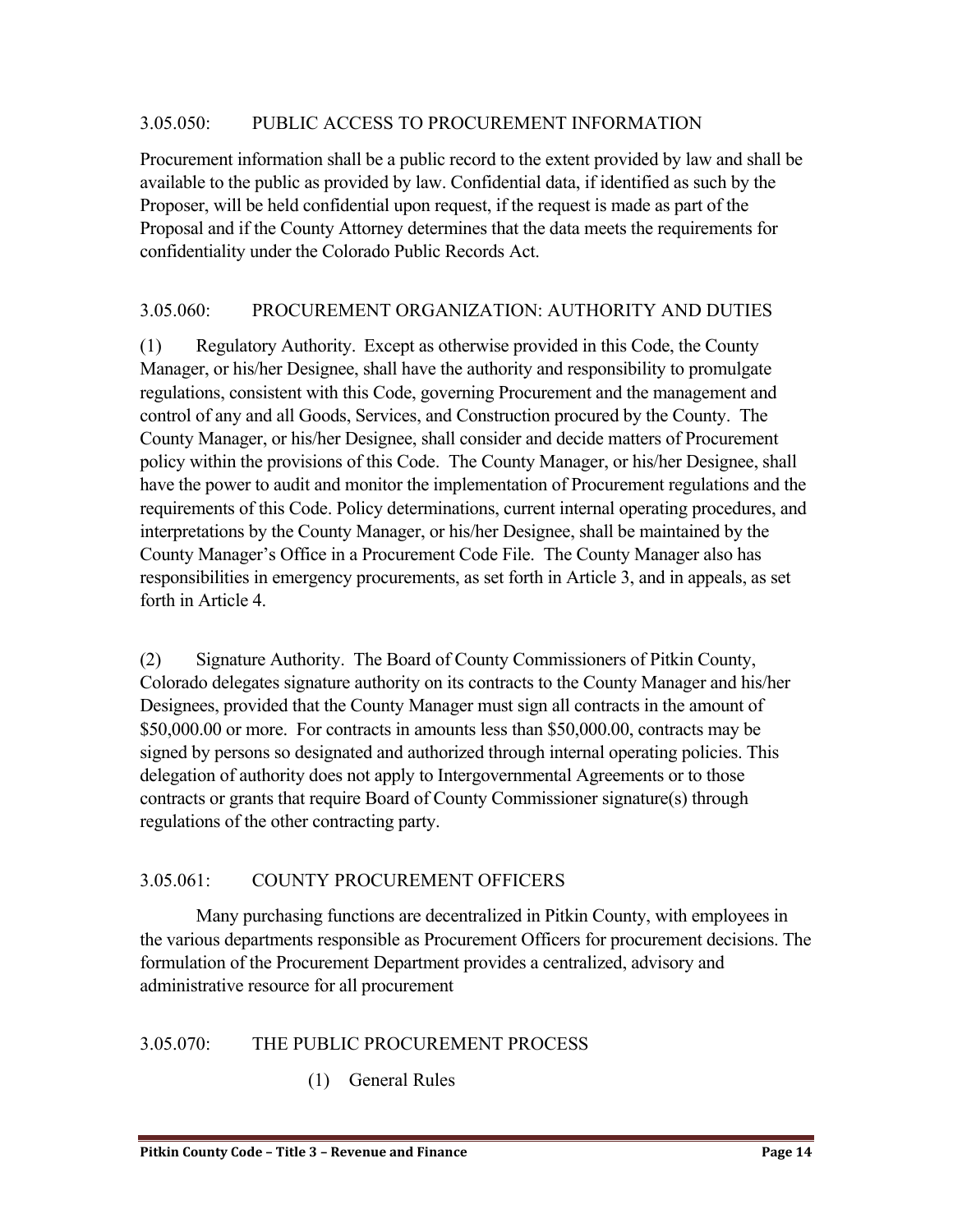- a. Dollar Amount Contract thresholds cannot be divided in an attempt to avoid being classified as a different form of purchase.<sup>[1](#page-14-0)</sup>
- b. Thresholds Contract requirements and procurement methods for varying dollar thresholds. At any time, the Procurement Department may require additional signatures or processes to be included.
	- i. \$24,999.99 and under
		- 1) Procurement Method No Procurement method is required
		- 2) Contract Requirements A contract is recommended, but not required
	- ii. \$25,000.00 to \$49,999.99
		- 1) Procurement Method Informal Procurement, or exception documentation, is required
		- 2) Contract Requirements A contract is required. An invoice can be utilized to replace a template contract when purchasing Goods/Equipment/Supplies.
	- iii. \$50,000 and above
		- 1) Procurement Method Formal Procurement, or exception documentation, is required
		- 2) Contract Requirements A Contract is required
- c. Invoices Any invoice submitted to the County for which a contract has been written is required to go through the Accounts Payable process. The invoice is not to be paid by Purchasing Card without prior written approval.
- d. Template Contracts, Forms and Documents
	- i. Template Contracts All County purchases requiring a Contract shall utilize the standard contract forms written or approved by the County Attorney's Office. Revisions or additions to these approved forms, including the incorporation of competing forms or terms requested by a potential vendor, shall be submitted to Procurement for review and

<span id="page-14-0"></span> $\overline{a}$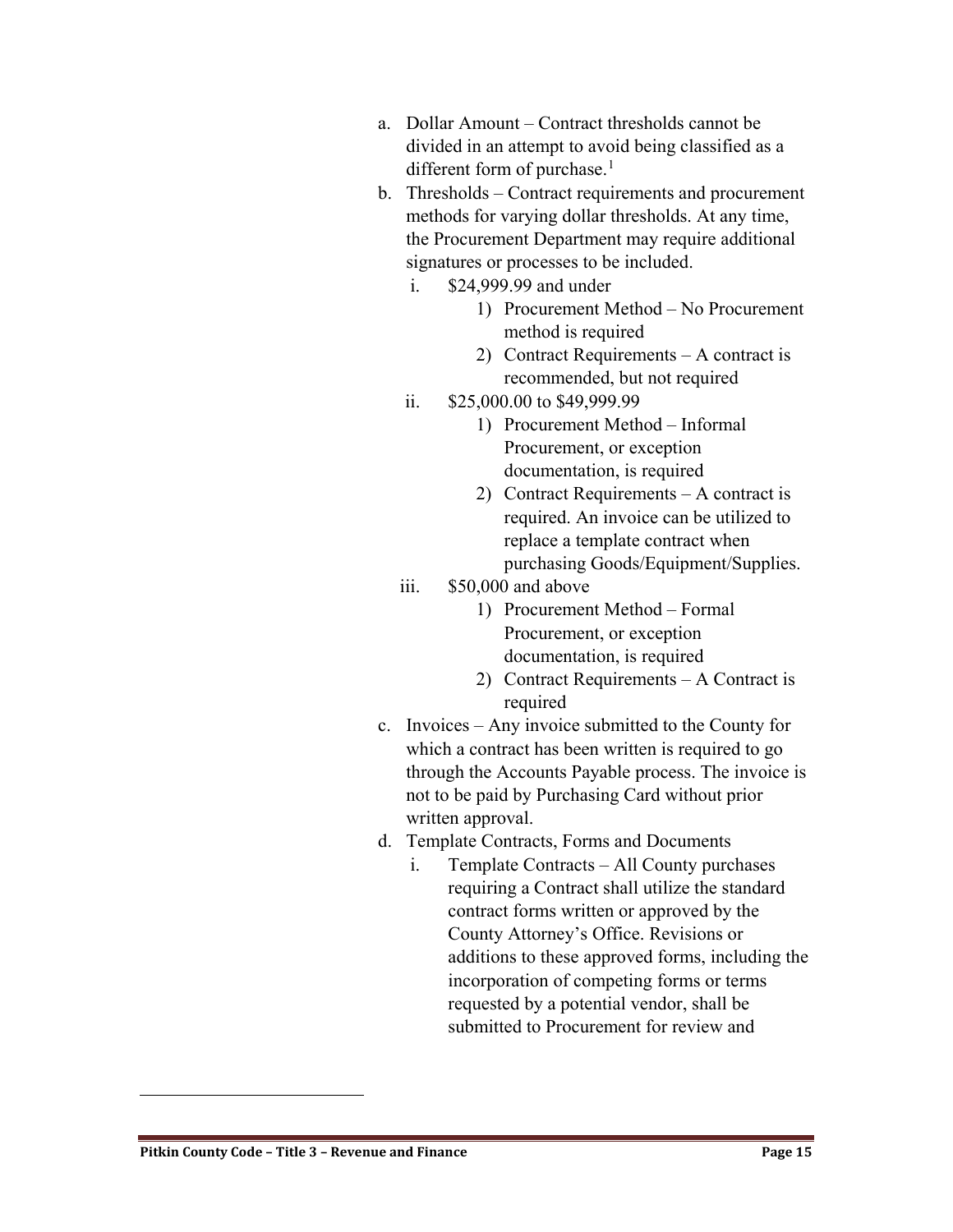handling in accordance with the directives of the Attorney's Office.

- ii. Procurement Documentation All Contracts requiring a Procurement Method shall have the Procurement Method Documentation approved prior to contracting, and Documentation shall be included with the Contract. All Contracts shall also include a Cover Page, as approved by Procurement.
- iii. Additional Documents Any additional documentation, exhibits, or attachments shall be included in the Contract filing.
- iv. Budget Line Item Number All Contract Types shall be assigned a budget line item number with the revenue or disbursement that shall be associated with approved and sufficient budget.
- e. Required Contract Terms The Attorney's Office shall determine all required contract terms and conditions in accordance with the applicable law and in the best interest of the County. In addition, the Attorney's Office shall define the authority granted to the Procurement Department to alter or waive specific contract terms. Should any Contract documents require additional review by the Attorney's Office, all documentation shall be included at the time of the review. If there are any documents to be included in the final Contract and they are not included in the initial Attorney's Office review, additional time may be required for further review and approvals.
- f. Contract Performance and Payment Bonds All performance and payment bonds shall be delivered to the Clerk to the Board for recording and retention.
- g. Insurance Certificates All certificates of insurance, as required by contract, shall be delivered to the Procurement Department. The Procurement Department shall create a central repository for all certificates of insurance for all County employees to access.
- h. Signature Requirements All contracts or agreements entered upon on the behalf of the county, at minimum, shall be signed by a vendor representative and a County Representative. In the event that the identified County Representative does not have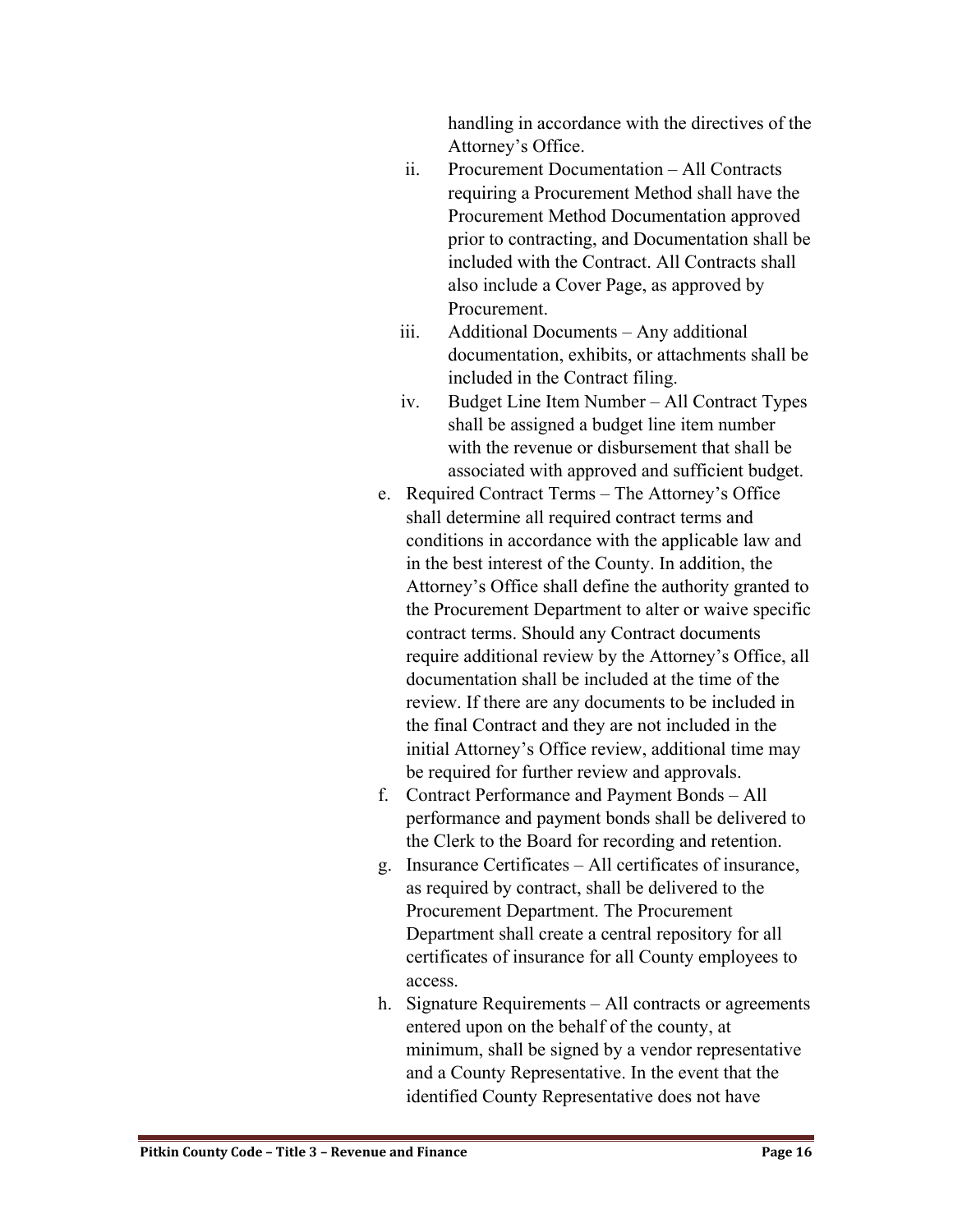signing authority for the budget line item number(s) utilized, the department head for the associated budget line item number shall sign.

i. Contract Recording – All parties to the contract or agreement shall receive a copy of the fully executed agreement along with all additional documents. The County shall utilize Centralized Documentation and Contract Management. The Procurement Department is responsible for maintaining a complete contract file and all required documentation on all contracts. The County Representative is responsible for ensuring all documentation is in order for the Procurement Department's review and recording.

Procurement Documentation Recording – The Procurement Department shall follow the timelines set forth in the County Records Retention schedule, along with all procedures set forth therein.

# <span id="page-16-0"></span>3.05.080: METHODS OF SOURCE SELECTION

Unless otherwise authorized by law or exempt from this Code, all County Contracts shall be awarded by one of the methods in this Section.

- (1) Informal Procurement An Informal Procurement shall consist of the following:
	- a. Outreach A County Representative shall reach out to no less than three (3) qualified vendors to submit a proposal for the scope of work, as determined by the County Representative.
	- b. Accepted Proposals The County Representative shall make a reasonable effort to receive proposals in writing. In the event that this is not possible, or would require an unreasonable amount of effort on the part of the Vendor or the County, a verbal proposal shall be deemed acceptable. Notwithstanding, the proposal from the Selected Vendor shall be in writing.
		- i. No Response and Location Limitations In the event that a Vendor does not respond to the request within a reasonable timeframe or the Vendor states that they cannot perform the work in the area, the County Representative shall count either situation as one of the three required proposals. Notwithstanding the above, the County Representative may only accept one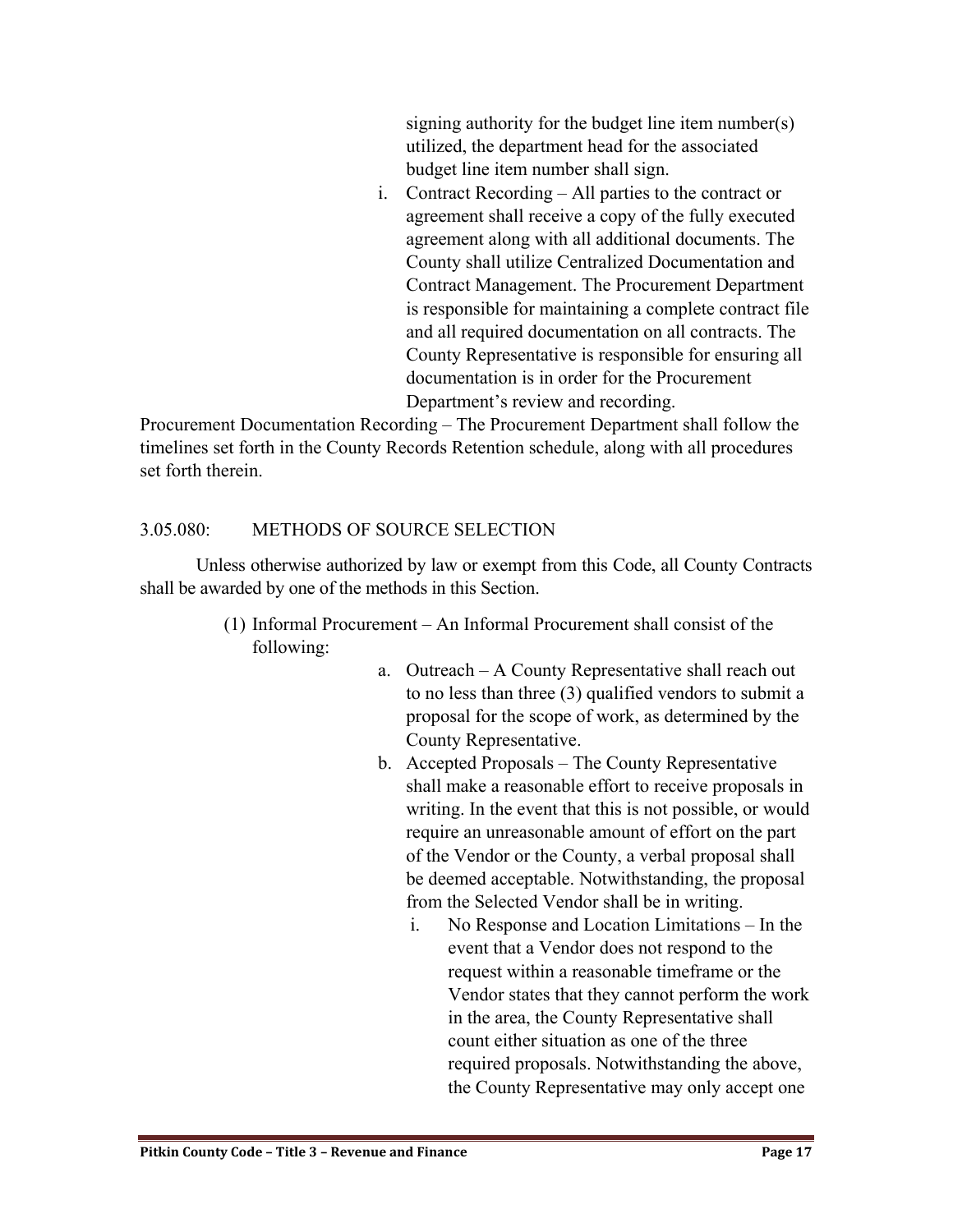(1) non-response or location limitation response to qualify for the number of required proposals.

- c. Documentation An Informal Procurement shall be documented utilizing an Informal Procurement Memo, as approved by the Procurement Department.
	- i. Information Required The Informal Procurement Memo shall include, but is not limited to:
		- 1) The Name, Title and Signature of the County Representative who performed the outreach required by the Informal Procurement;
		- 2) Description of Project
		- 3) Budgeted Amount, along with the Budget Line Item Number(s) associated with the Project
		- 4) Names of Vendors contacted, each proposal amount, timeline from each vendor and other relevant information
		- 5) Indication of the Selected Vendor and the rationale for the selection

#### (2) Formal Procurement

- a. A Formal Procurement may take the form of a Request for Bid ("RFB"), Request for Information ("RFI"), Request for Qualifications ("RFQ"), or Request for Proposal ("RFP"). Other forms of Formal Procurement are allowed upon written approval from the Procurement Department. All forms allow the County to contract after a successful bid. The County may choose to submit a secondary procurement based upon the results of the primary procurement.
	- i. General Requirements
		- 1) Invitation to bid An invitation to bid shall be issued and include specifications and contract terms applicable to the project. All information shall be consolidated into one Bid Packet and issued to the potential bidders. The invitation shall also include, all other general requirements included herein.
		- 2) Specifications The specifications shall be clear and concise so as to not obfuscate any potential bidder.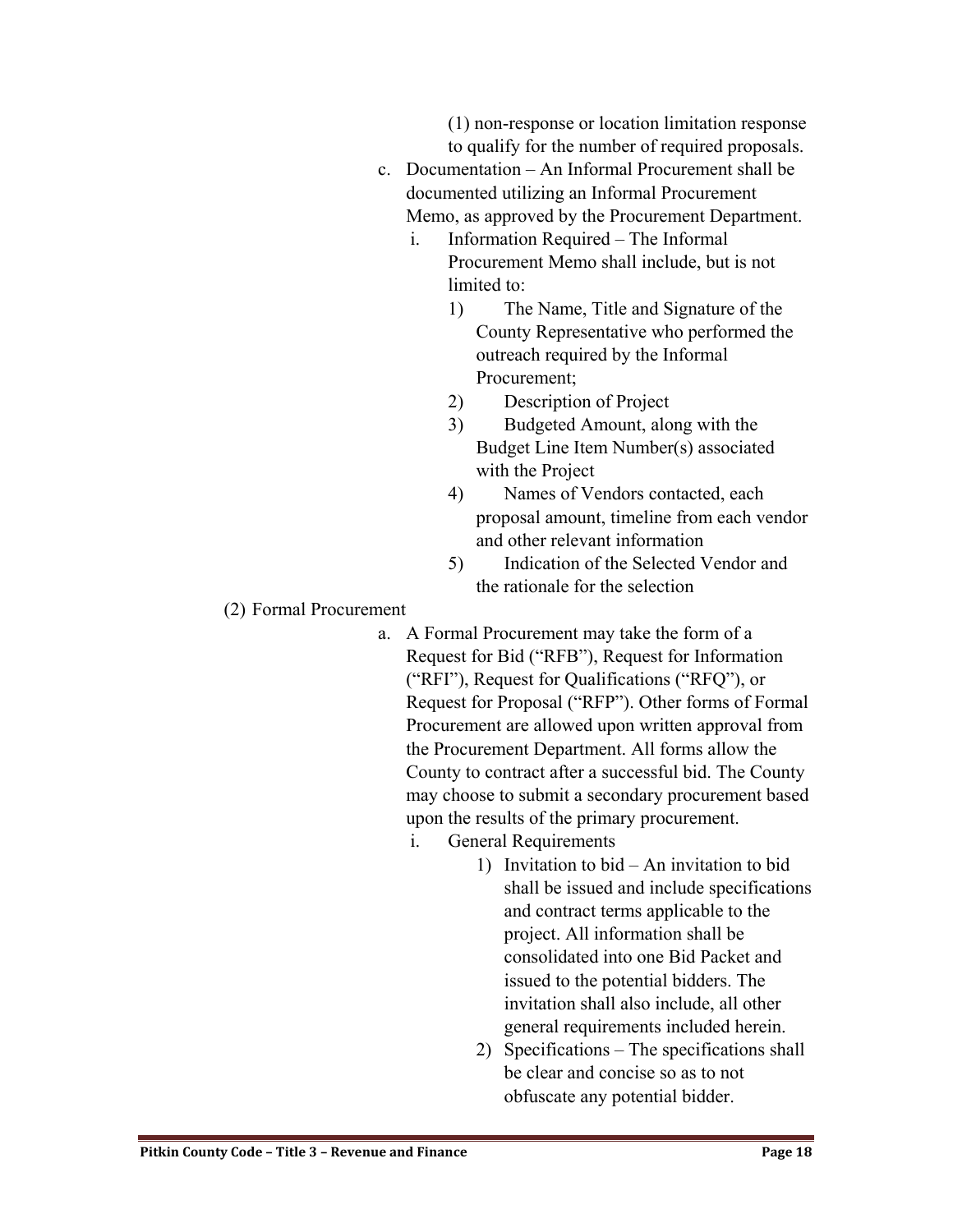Specifications shall include any requirements on the part of the County and any items to which the County would show preference. If specific items, with manufacturer information are included, alternative or equal products shall be allowed to be presented.

- 3) Selection Committee Shall be identified at the time of the bid being issued. Identification shall include, at minimum, the full name of all individuals along with their department. Individuals can be identified as a part of the scoring team or non-scoring team, both teams having access to the same files and documentation from the bidders.
- 4) Selection Criteria A list of selection criteria shall be identified in the Bid Packet. This selection criteria is to be relative to the project and weighted appropriately. Selection Criteria may be based upon percentage or points. Selection Criteria may be limited to a short-listed group of bidders, but the Criteria shall none the less be identified within the Bid Packet.
- 5) Selection Requirements All required documentation that the proposer is required to submit shall be easily identified within the Bid Packet.
- 6) Outside Assistance Any time that the County utilizes an outside agency or vendor for the purposes of the Bid, the outside agency or vendor shall be identified either as a part of the Selection Committee or their logo shall be prominently displayed on the documents issued to bidders.
- 7) Security Requirements –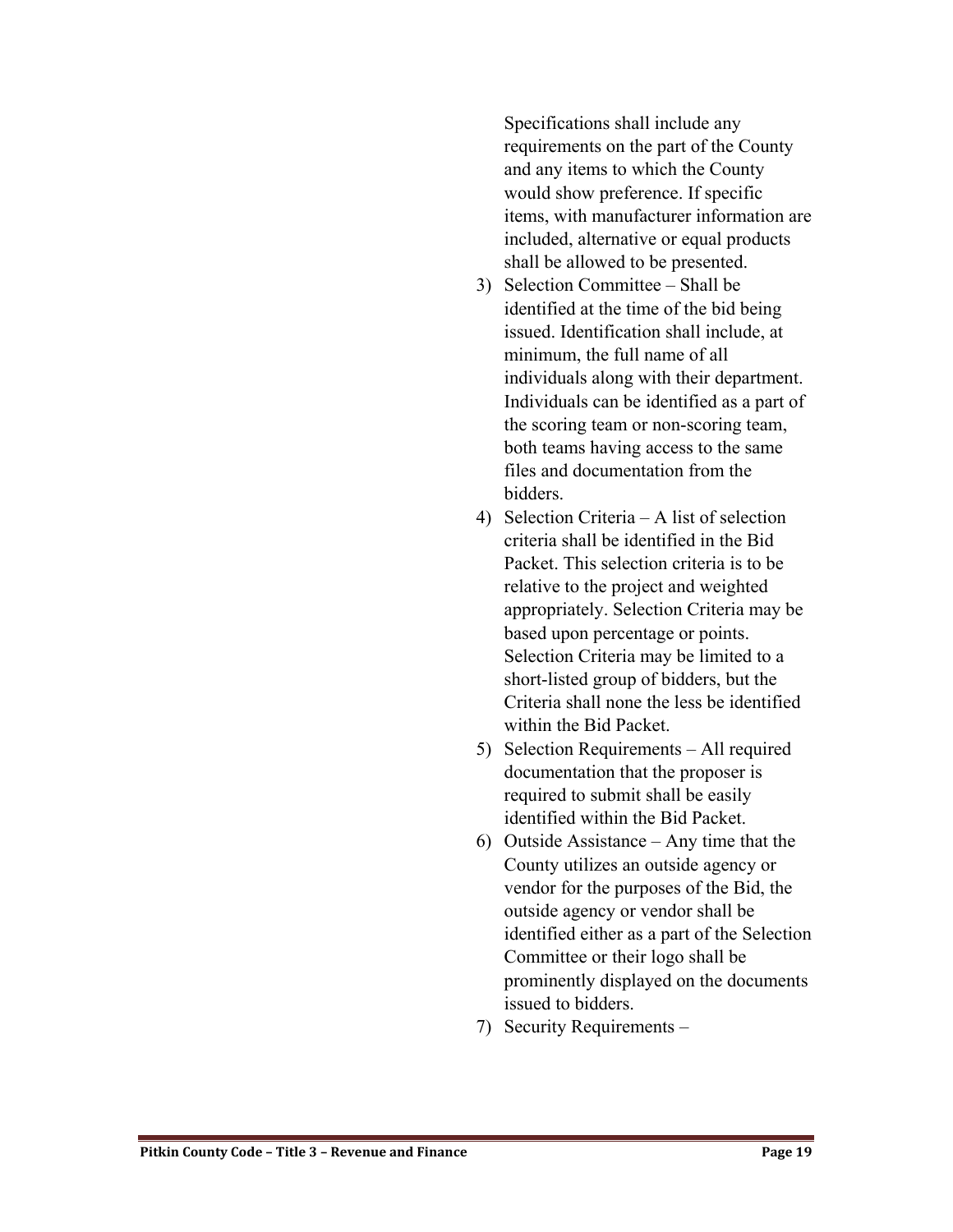- i. Bid bonds (five percent) are required for any construction proposal greater than  $$50,000^2$  $$50,000^2$
- ii. 100 percent performance and payment bonds may be required on any county project of \$50,000 or more or as the Purchasing Department and/or Department Director deems advisable to protect the County's interests.
- 8) Bid Opening The opening of sealed bids shall be a public procedure. Bids shall be opened by the Procurement Department, or County Representative if a representative from the Procurement Department is unavailable, at a time and place identified in the Bid Packet. The amount of each bid and such relevant information as the Purchasing Department deems appropriate, together with the name of each bidder, shall be recorded. Bids must be received prior to the specified time as established in the Bid Packet. Bids received after the specified deadline will not be accepted.
- 9) Award/Selected Vendor(s) The County shall award the bid to the responsible proposer(s) ranked highest based upon the Selection Criteria. Should negotiations with the highest ranked proposer(s) be unsuccessful, the County shall negotiate with the next highest responsible proposer(s).
- ii. Newspaper Notice All County Formal Bids shall have a public notice. When utilizing a local newspaper the County Representative shall coordinate with the Procurement Department to ensure all requirements are fulfilled.
- iii. Timing The following items shall be indicated in the bid packet with their exact date(s):
	- 1) Newspaper Notices

<span id="page-19-0"></span> $\overline{a}$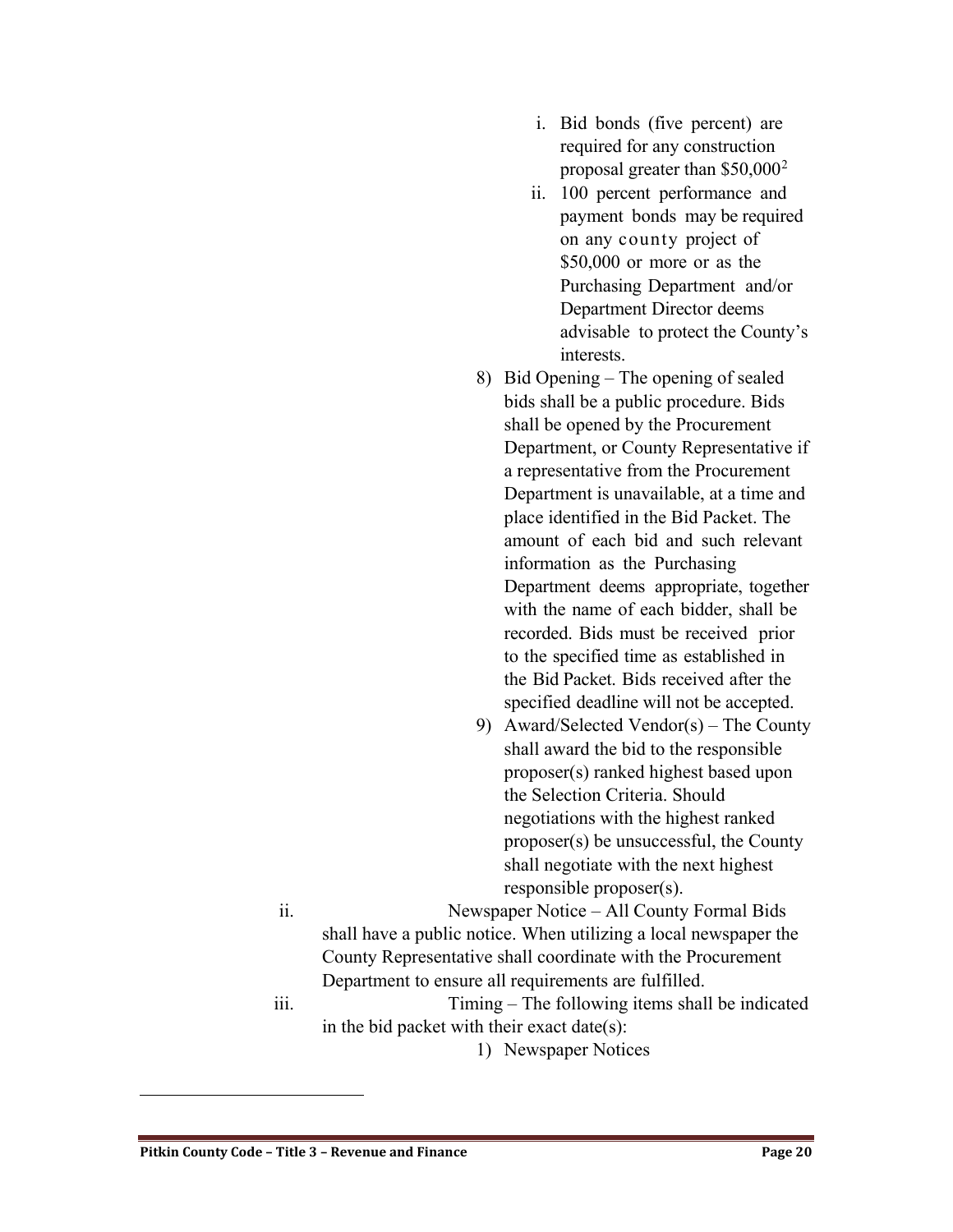- 2) Public issuance of Formal Procurement
- 3) Pre-bid/proposal meetings
	- i. May be mandatory or nonmandatory
- 4) Question and request for clarification from potential bidders
- 5) County response to questions and request for clarification
- 6) Bid submittal
- 7) Selection Committee Meeting
- 8) Short-listing of proposers (if necessary)
- 9) Interviews (if necessary)
- 10) Notification to proposers
- 11) Contract Negotiation
- 12) Contract start and end dates
	- i. Notice to Proceed (if construction)

iv. Interviews – Interviews with the short-listed proposer(s) shall be conducted in a timely manner and conducted in a timeframe which will not put one proposer at an advantage

v. Best and final offer – It is up to the County Representative to determine if the proposer has submitted their best and final offer. If in the opinion of the County Representative, the proposer has not submitted their best and final offer, the County may request updated pricing from the proposer(s) to ensure the most effective utilization of County funds.

vi. Documentation – All documents submitted to potential proposers and received from responsible proposers shall be considered a part of the Procurement File and retained by the Procurement Department. The Procurement File shall be held per the timing and terms of the County's Document Retention Schedule.

#### vii. Communication

- 1) All potential proposers shall be communicated with for any change, adjustment, deletion, or addition to the Formal Procurement documents and information. This includes, but is not limited to:
	- i. Timeline (internal and external dates);
	- ii. Selection Committee;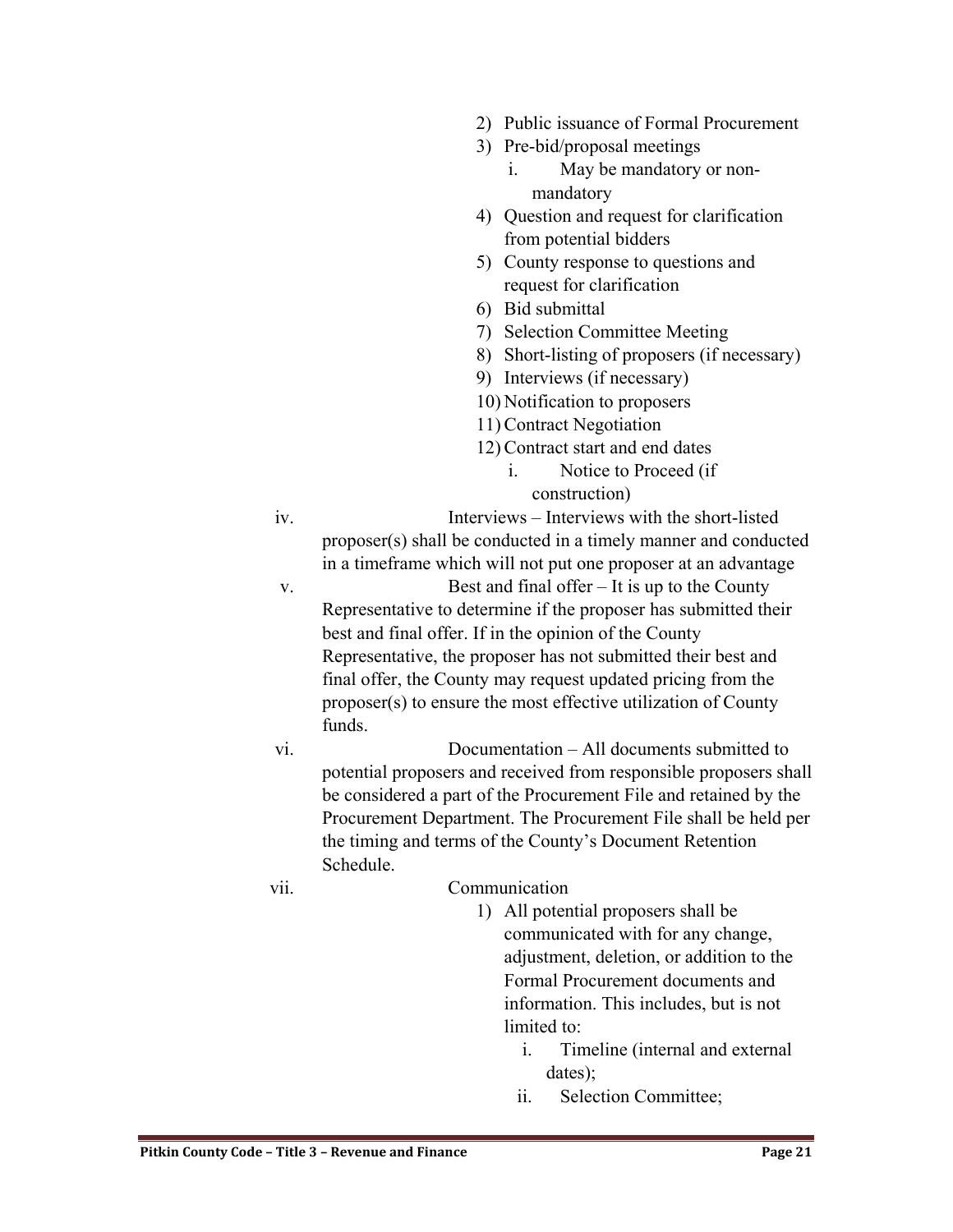- iii. Selection Criteria;
- iv. Insurance requirements;
- v. Bond requirements;
- vi. Required documentation;
- vii. Description;
- viii. Specifications to the project;
- ix. Short-list of vendors; or
- x. Cancellation
- 2) When there are significant changes to the scope, specification or any part of the bid, an acceptable amount of time shall be granted to the vendors in order to respond to the changes. This may include an extension of the timeline or cancellation of the bid issuance.
- viii. Award
	- 1) Notice of Award Upon identifying the selected vendor(s), a Notice of Award shall be sent to the selected vendor(s)/responsible bidder. The Notice of Award shall include the proposal date, RFP number and description, proposal amount (including any negotiated prices), start date (if known), certificate of insurance request, W-9 documentation request and ten (10) day timeline allowed for contract review (if contract is available).
		- i. The Notice of Award shall include a reference to the successful bidder's bid and the initial procurement (including all addenda) as to incorporate them into the contract.
	- 2) Unsuccessful Proposers
		- i. Non-Awarded Proposer/Responsive Bidder – All proposers submitting a proposal that was qualified to be reviewed by the Selection Committee and not short-listed or selected, shall receive a notification stating their proposal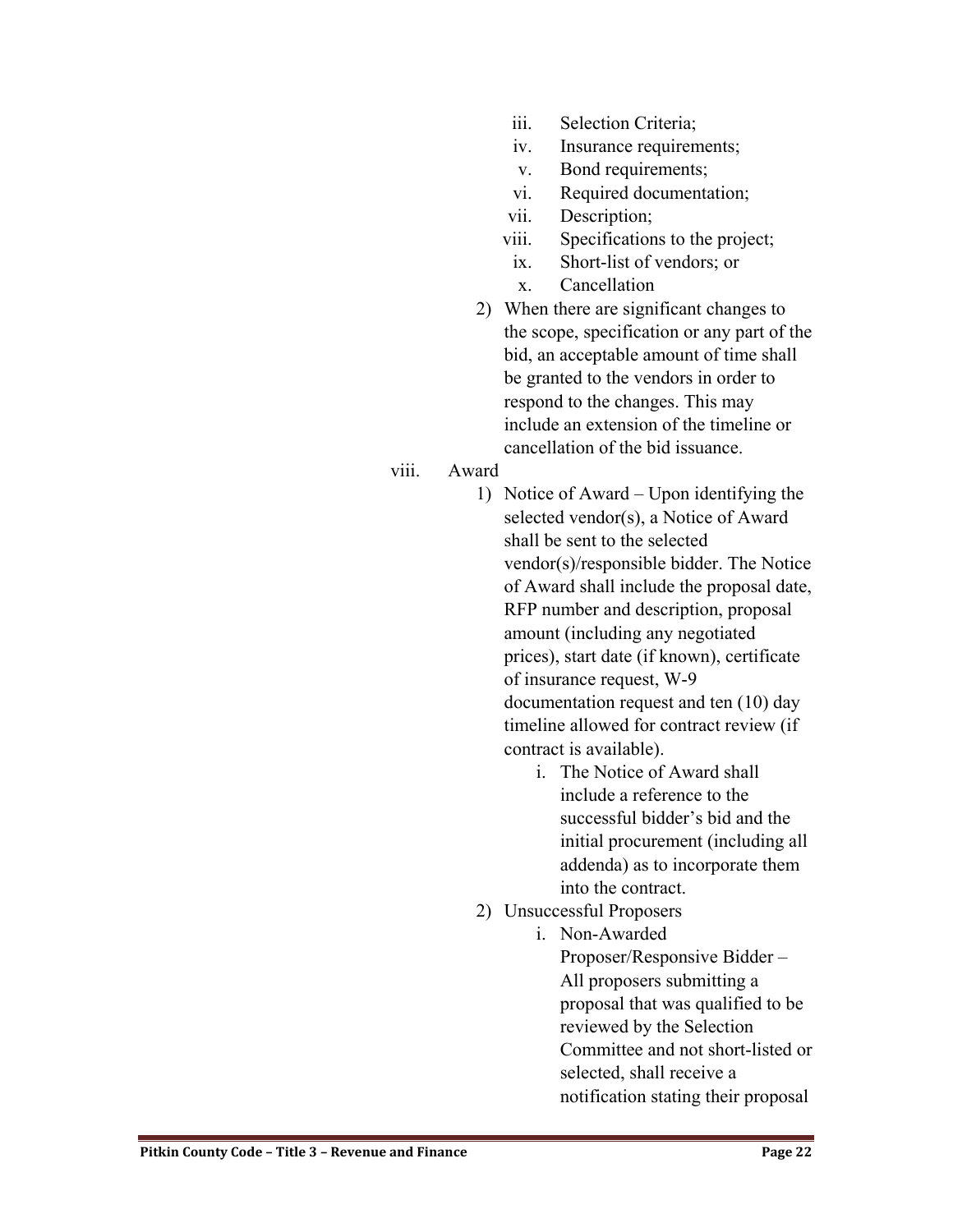was not selected. Notification shall also include information as to which vendor(s) were shortlisted or which vendor(s) were selected. Notifications shall be sent upon short-list creation or Notice of Award acceptance, whichever is first.

- ii. Disqualified Proposer/Non-Responsive Bidder – In the event that a proposer submits a proposal that is deemed unqualified, the proposer shall receive a notification upon the disqualification.
- ix. Cancellation / Non-award
	- i. Upon cancellation of a bid, the County shall inform all potential bidders of the cancellation and, if known, the intention as to the reissuance of the bid. The County may include the rationale as to the cancellation / non-award, and the rationale shall be submitted to the same list of potential bidders that received the bid request.
	- ii. The County may conduct interviews with potential proposers only after all potential proposers have been notified of the cancellation / non-award.
- x. Debrief Any proposer in an Informal or Formal Procurement shall be offered the opportunity to have a debrief conversation. The request shall be made within ten (10) calendar days after receiving the notification. The debrief conversation shall be conducted after there is a fully executed contract, notification of nonaward/cancellation, or in a reasonable amount of time from proposal to provide potential benefit to the proposer. Documentation supplied during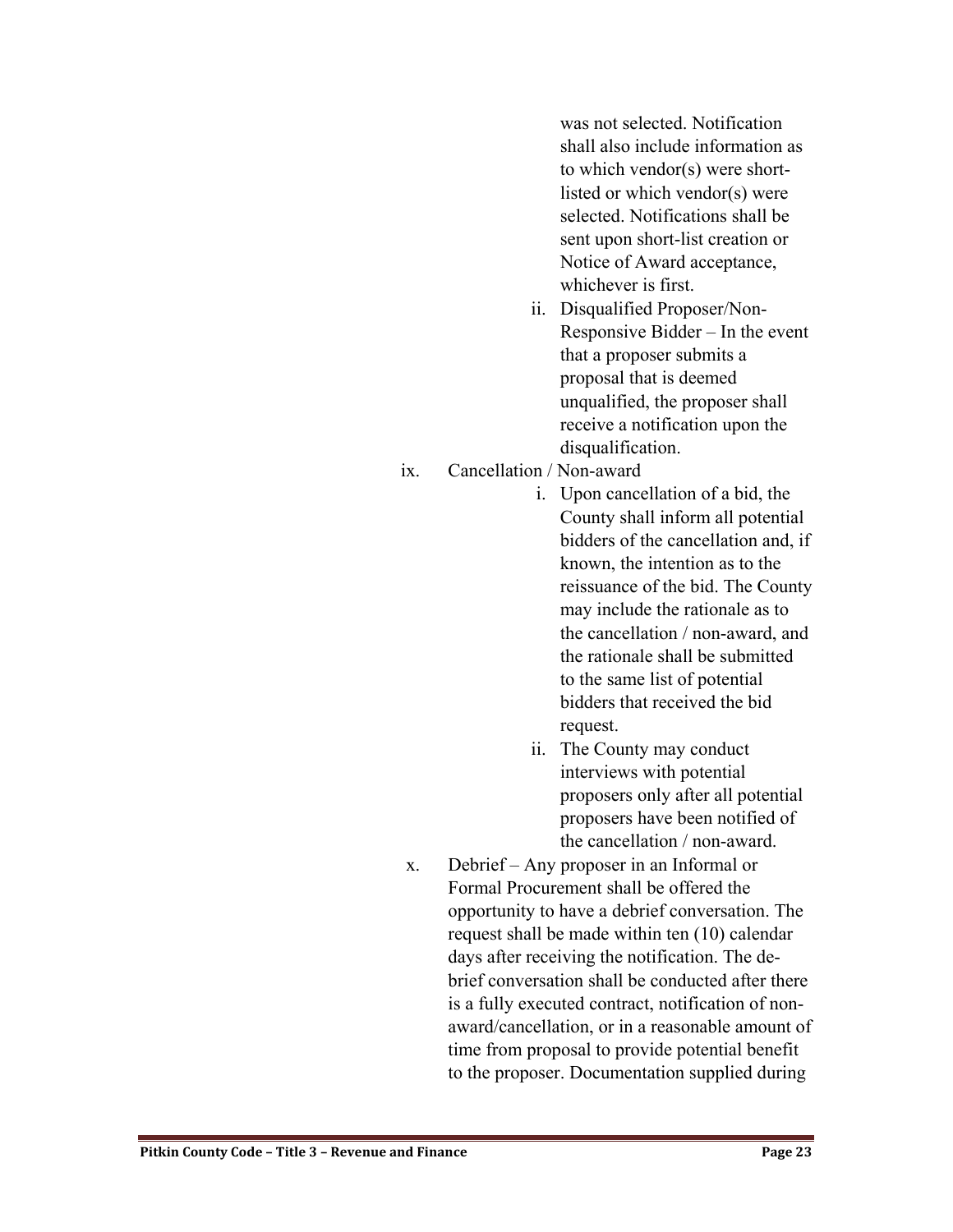a debrief conversation is subject to Open Records Request Laws.

- b. Multiple Vendor Award Intention of awarding multiple contracts for the same Formal Procurement shall be indicated in the Bid Package.
	- i. Same Goods and Services
		- 1) A Formal Procurement may be utilized to qualify multiple vendors for the same goods or services. This will result in multiple contracts for the same goods and services, and the County chooses which vendor will be utilized when a need arises.
	- ii. Complementary Goods and Services
		- 1) A Formal Procurement may be utilized when an entire service line or group of goods is unable to be provided by or sub-contracted by a single vendor. If the intention of multiple contracts is not indicated in the Bid Packet, the County may select only a portion of the requested goods and services, then go out to bid for the remaining goods and services.
- c. Public Record Guidelines All procurement files, including proposer's bids, are subject to open records requests. The following documents shall be considered part of the procurement file.
	- i. Bid Packet, attachments, exhibits, schedules and addenda, as published

1) All available upon request

- ii. Sign in sheet for any pre-bid or pre-proposal meeting
	- 1) Available after meeting has been held
- iii. Proposals
	- 1) Available upon contract being fully executed or non-award
- iv. Vendor scoring and proposal amounts
	- 1) Available upon contract being fully executed or non-award

# <span id="page-23-0"></span>3.05.081: PROPOSALS FROM PRE-QUALIFIED CONTRACTORS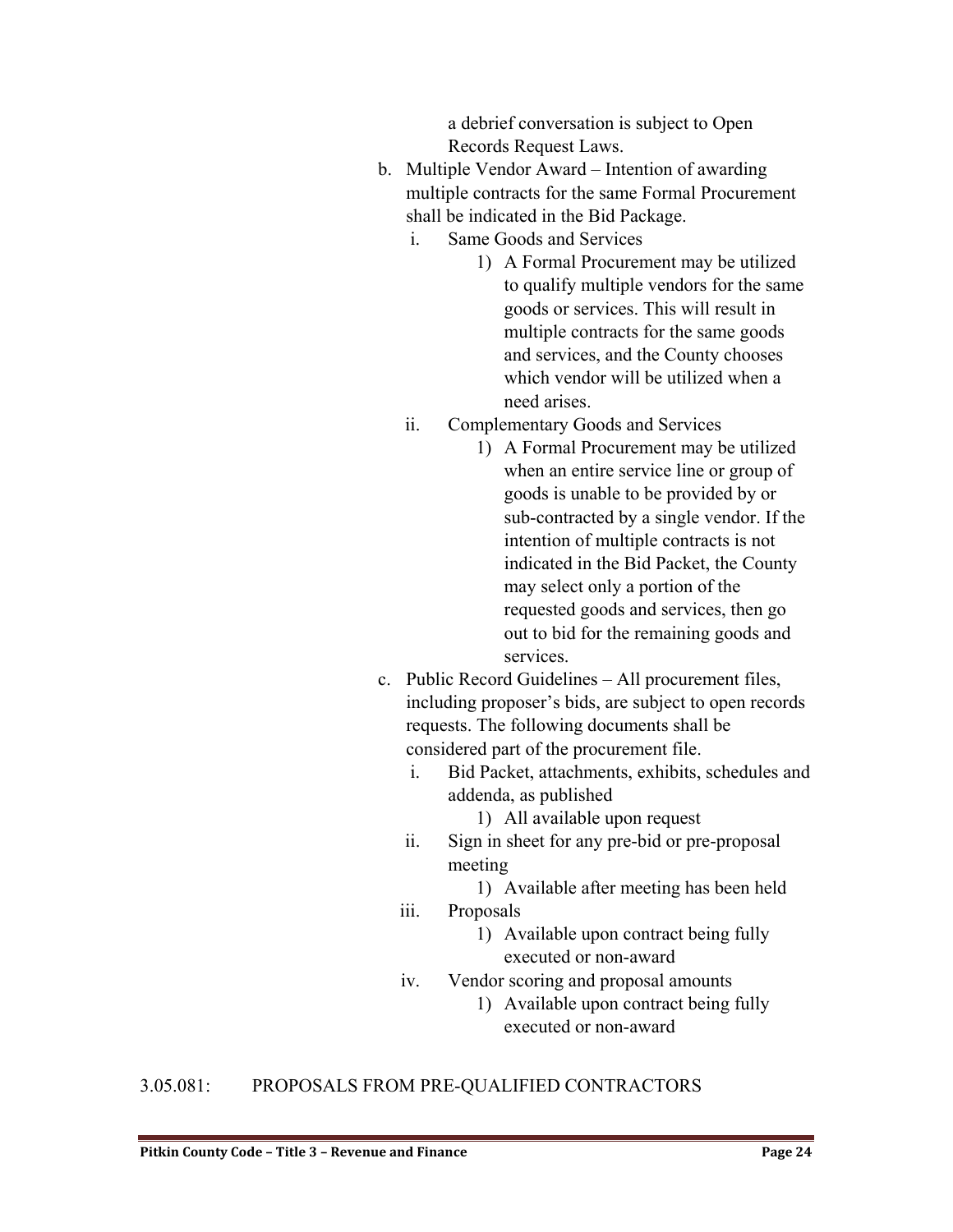(1) Conditions for Use. When the only criteria for selection are price and timeline, a Contract may be entered into using a pre-qualification process.

(2) Request for Qualifications/Disqualification Process. As appropriate, a Request for Qualifications may be advertised for Persons to submit qualifications for advertised types of Construction, Goods, and Services desired by the County. A Selection Committee will evaluate and weigh submitted qualifications and a master list of qualified Persons shall be maintained. For purchases that do not qualify as small purchases that will be using the pre-qualification process, the County will advertise and qualify Persons for a period of time prior to a Request for Proposals. The Procurement Officer or County Manager shall have the authority to disqualify any bidder or Contractor who has defaulted on quotations or awarded Contracts, and remove them from the qualified prospective Contractors list.

# (3) Use of Pre-qualification Process

- a. Request for Proposals. Proposals specifying the scoring criteria for price and timeline shall be solicited from the approved list of qualified prospective Contractors. No other criteria will be considered.
- b. Receipt of Proposals. Proposals shall be opened so as to avoid disclosure of contents to competing Proposers during the process of negotiation.
- c. Discussion with Responsible Proposers and Revisions to Proposals. Discussions may be conducted with Responsible Proposers to assure full understanding of, and responsiveness to, the solicitation requirements. Proposers shall be accorded fair and equal treatment with respect to any opportunity for discussion and revision of proposals. Any such revisions may be permitted after submission and prior to award for the purpose of obtaining best and final offers. In conducting discussions, there shall be no disclosure of any information derived from proposals submitted by competing Proposers.

# <span id="page-24-0"></span>3.05.082: SMALL PURCHASES

Any Procurement not exceeding the threshold for small purchases as approved by the BOCC may be made in accordance with small purchase procedures. Reference S.305.05.070.

#### <span id="page-24-1"></span>3.05.083: SOLE SOURCE PROCUREMENT

A Contract may be awarded for Goods, Services, or Construction without competition after: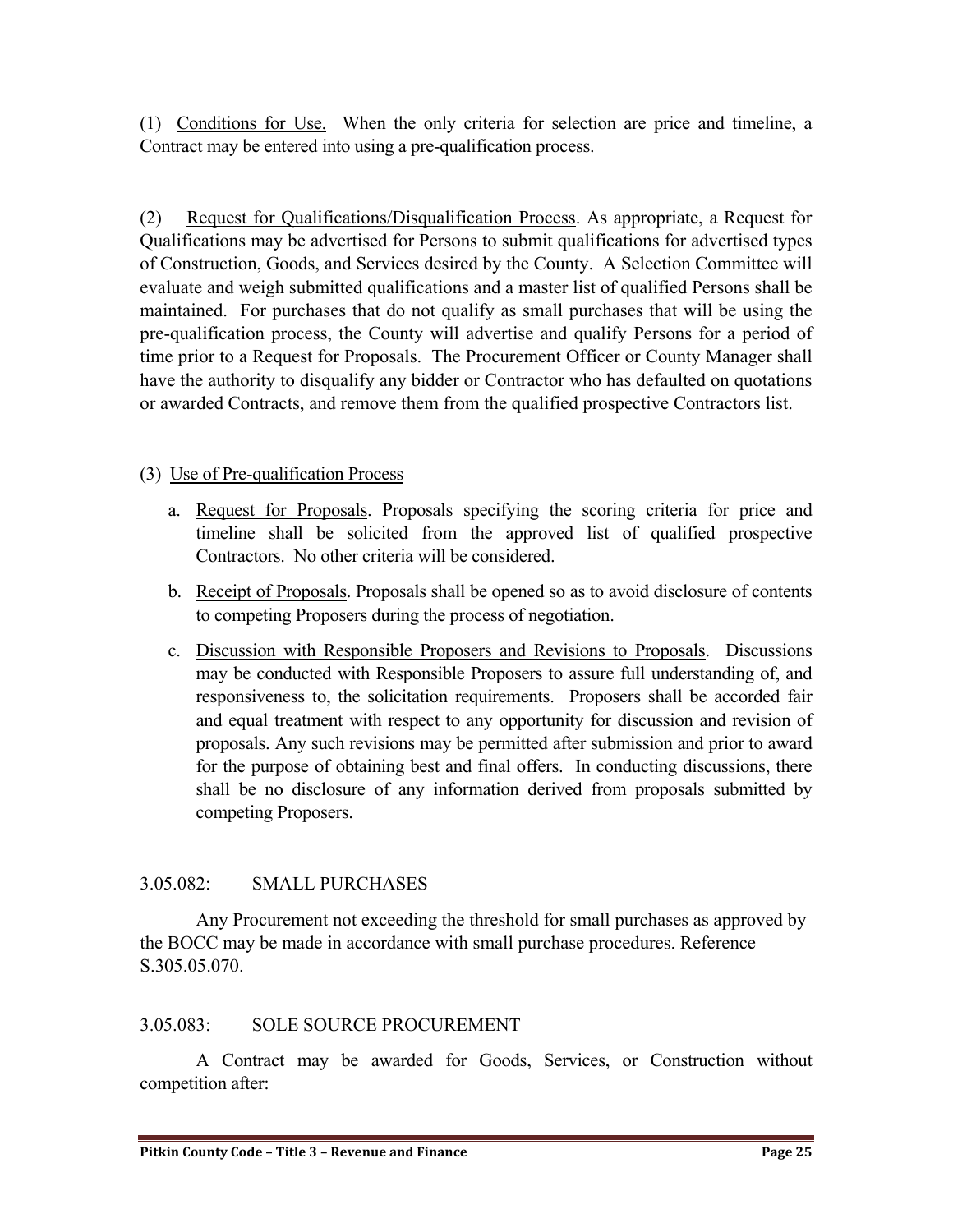- (1) The Procurement Officer determines in writing, with appropriate approval, that there is only one source for the required Goods, Services, or Construction.
- (2) The County Manager determines that extension of an existing contract is in the best interests of the County due to one or more of the following circumstances:
	- a. An offer by the existing contractor to provide, in return for renewal of the existing contractor to provide, capital improvements that will provide a significant benefit to a County asset;
	- b. A determination by the County Manager after investigating the prevailing market for the relevant Goods, Services, or Construction that re-bidding the contract would result in higher costs or lower returns to the County than those enjoyed under the existing contract. Any decision to extend a contract under this subsection (2) shall document the circumstances justifying the extension, and such documentation shall be treated as a public record pursuant to the Colorado Open Records Act.
		- i. The vendor is the original equipment supplier/manufacturer with similar parts or equipment and the warranty would be void by work done by any other supplier/vendor;
		- ii. Parts or equipment are not available from any other manufacturer or distributor;
		- iii. Parts or equipment are compatible with Countyowned equipment or materials and nonconformance would require the expenditure of additional funds; or
		- iv. Detailed justification is available which reasonably establishes that the vendor is the sole source practicably available to provide the good or service.
- (3) Documentation The Sole Source Procurement Justification Request shall be reviewed by the Department Head, Section Leader, Procurement Team and County Manager, each having the ability to reject the Sole Source Justification.

# <span id="page-25-0"></span>3.05.084: EMERGENCY PROCUREMENTS

Notwithstanding any other provision of this Code, the County Manager may authorize emergency Procurements when there exists a threat to public health, welfare, or safety under emergency conditions, provided that such emergency Procurements shall be made with such competition as is practicable under the circumstances. A written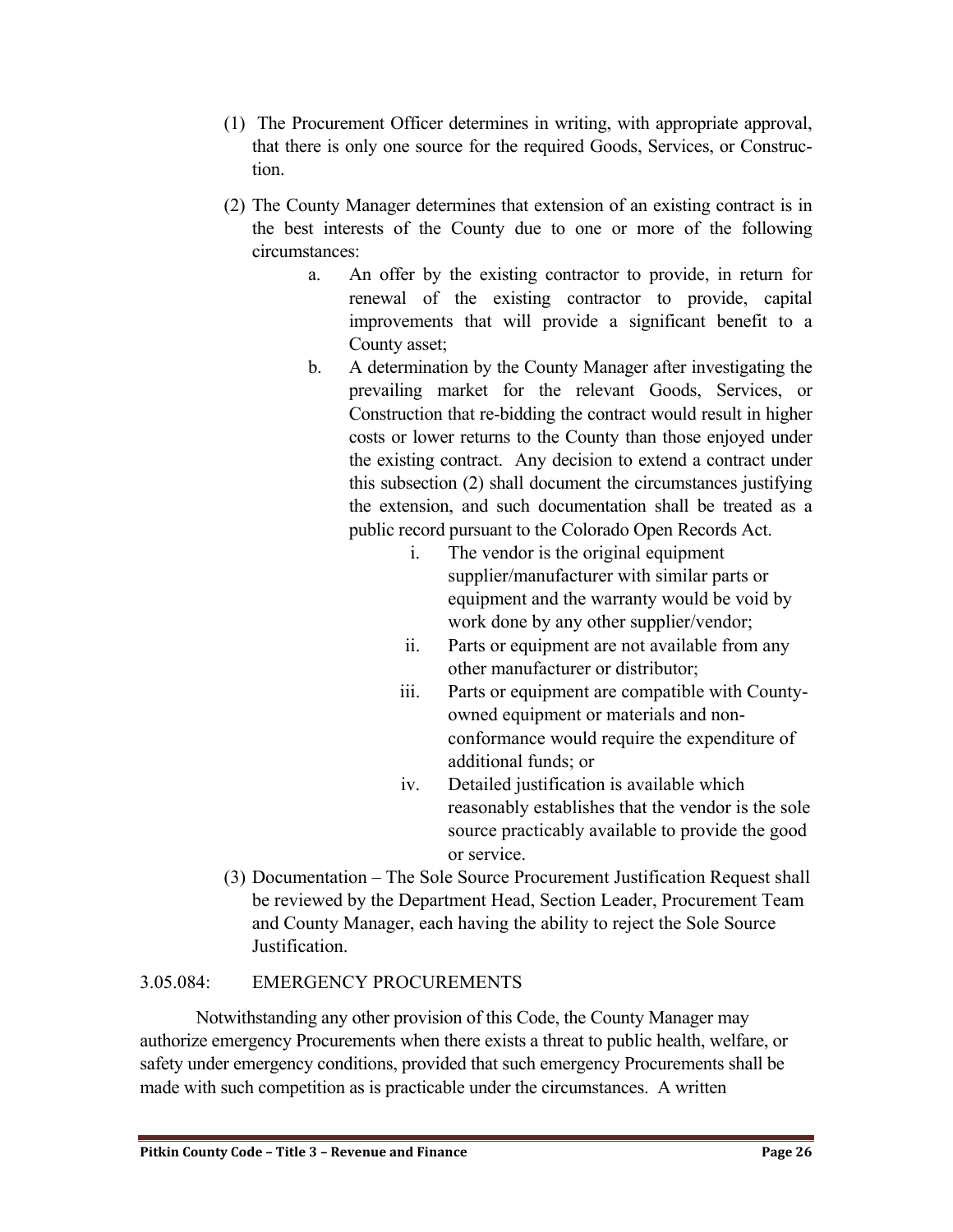determination of the basis for the emergency and for the selection of the particular Contractor shall be included in the Contract file.

- 1. Utilization Emergency Procurement shall only be utilized in accordance with the Pitkin County Procurement Code.
- 2. Information Required
	- 1. Name of the Emergency Incident, as declared by the County Manager
	- 2. Description of Project/Purchase
	- 3. Budget or Funding Source
	- 4. Rationale for Emergency Procurement
- 3. Documentation All Emergency Procurements shall be documented utilizing the Emergency Procurement File Memorandum and be signed by the County Manager or Incident Commander

# <span id="page-26-0"></span>3.05.085: OUTSIDE AGENCY BID

A Procurement Officer may award a Contract for Goods, Services, or Construction on the terms and to the Persons that have been selected by the State of Colorado, or other governmental jurisdiction, agency, or department, through an approved procurement process.

- (1) Outreach A County Representative shall reach out to qualified vendors to submit a proposal for the scope of work, as determined by the County Representative. Qualified vendors are any vendor that has been selected through a competitive bid by another governmental agency or government cooperative group.
- (2) Accepted Proposals The County Representative shall make a reasonable effort to receive proposals in writing. In the event that this is not possible, or would require an unreasonable amount of effort on the part of the Vendor or the County, a verbal proposal shall be deemed acceptable. Notwithstanding, the proposal from the Vendor shall be in writing.
- (3) Documentation An Outside Agency Bid shall be documented utilizing an Outside Agency Bid Memo, as approved by the Procurement Department, and signed by the identified parties.
	- a. Information Required The Outside Agency Bid Memo shall include, but is not limited to:
		- i. The Name, Title and Signature of the County Representative who performed the outreach required by the Outside Agency Bid;
		- ii. Description of Project
		- iii. Budgeted Amount, along with the Budget Line Item Number(s) associated with the Project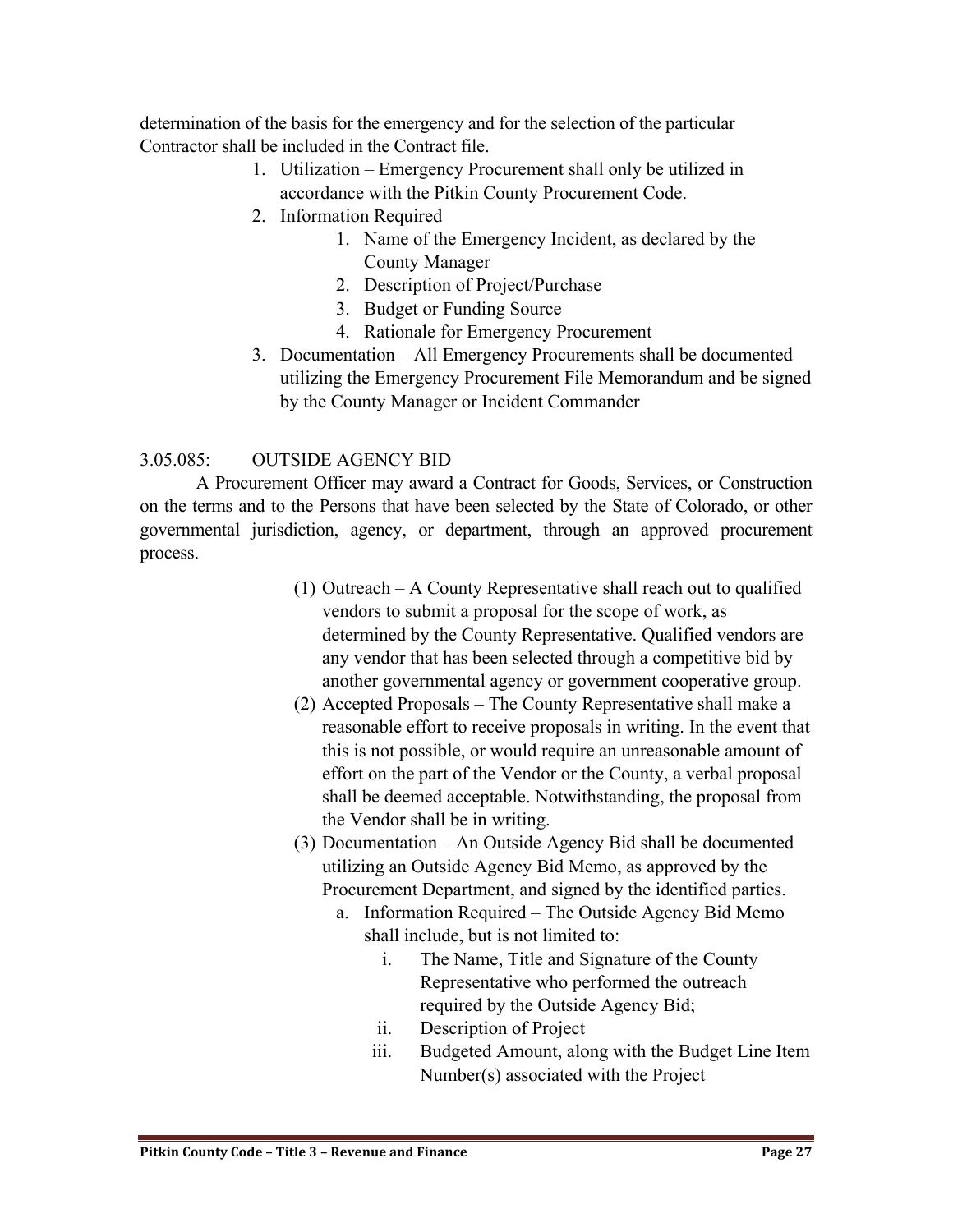- iv. Names of governmental entity or governmental cooperative group
- b. Contract A vendor selected through the Outside Agency Bid shall sign the Pitkin County Template Contract, as currently approved, or an agreement otherwise agreed upon by the County Attorney's Office and the vendor.
- c. Pricing The vendor must grant the County the same pricing that is available through the Outside Agency Bid. The County may be granted more beneficial pricing, if the contract negotiated through the Outside Agency Bid allows. If the vendor is not able to provide the pricing, as agreed upon through the contract negotiated by the Outside Agency, the County Representative must fulfill another Procurement Method.

<span id="page-27-0"></span>3.05.086: COMPETITIVE SEALED PROPOSAL–REQUESTS FOR PROPOSALS (RFP)

(1) Conditions for Use. Contracts shall be awarded by competitive, sealed proposals when no other method of source selection is applicable.

(2) Requests for Proposals/Qualifications ("RFP" or "RFQ", respectively). Proposals and/or Qualifications shall be solicited through a Request for Proposals and/or a Request for Qualifications. The solicitation shall include a proposed Contract for the proposal and/or qualifications received.

(3) Public Notice. Adequate public notice of the Request for Proposals/Qualifications shall be given a reasonable time prior to the deadline for proposals/qualifications submission.

(4) Receipt of Proposals and/or Qualifications. Proposals and/or Qualifications shall be opened so as to avoid disclosure of contents to competing Proposers during the process of negotiation.

(5) Selection Criteria. The Request for Proposals and/or Qualifications shall state the scoring criteria to be used in selecting the awarded Proposer.

(6) Discussion with Responsible Proposers and Revisions to Proposals. Discussions may be conducted with Responsible Proposers to assure full understanding of, and responsiveness to, the solicitation requirements. Proposers shall be accorded fair and equal treatment with respect to any opportunity for discussion and revision of proposals and such revisions may be permitted after submission and prior to award for the purpose of obtaining best and final offers. In conducting discussions, there shall be no disclosure of any information derived from proposals submitted by competing Proposers.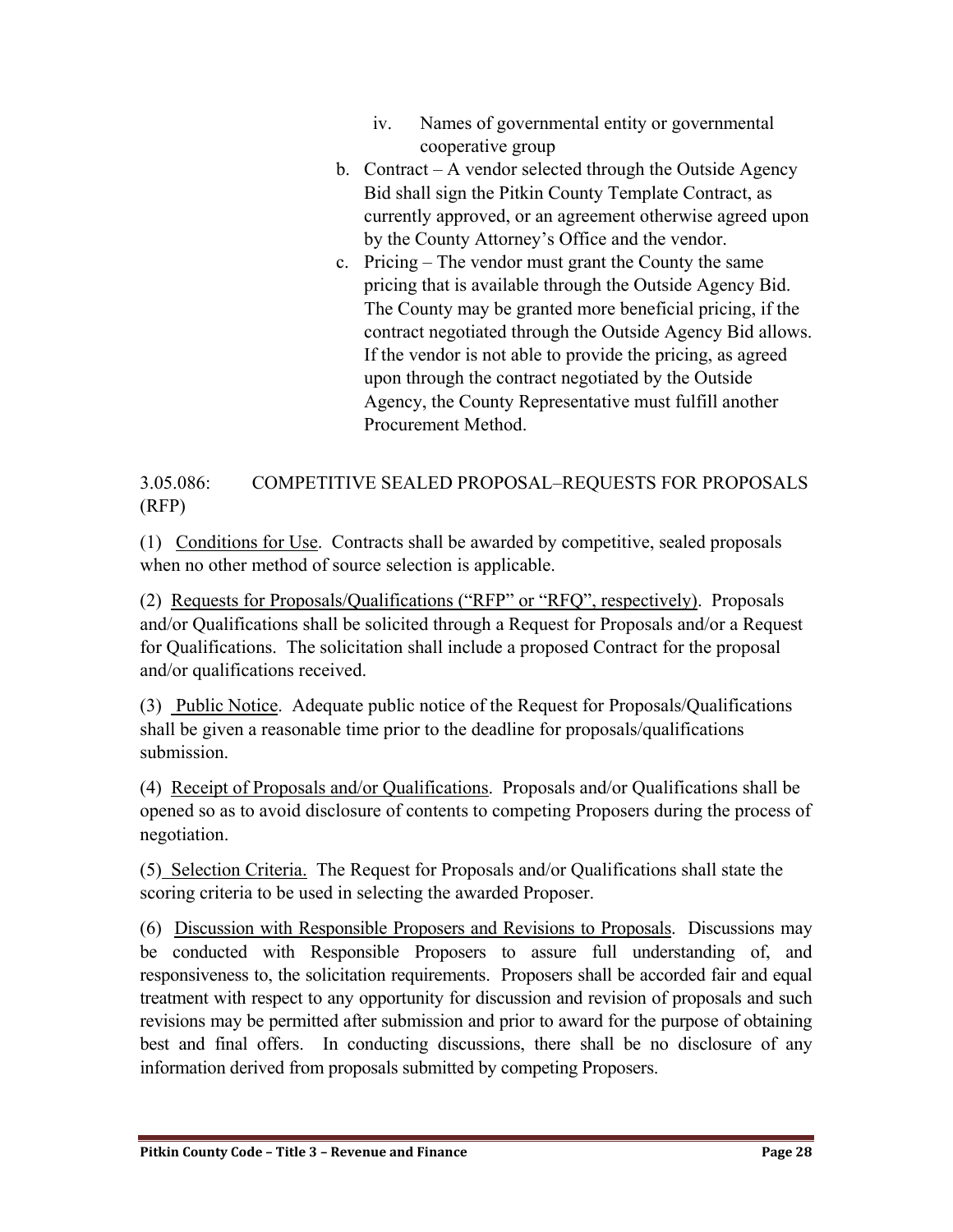(7) Award. Award shall be made to the Responsible Proposer whose overall score is highest, considering all selection criteria. No other factors or criteria shall be used in the evaluation. The Contract file shall contain the basis on which the award is made.

# <span id="page-28-0"></span>3.05.087: CANCELLATION OF REQUESTS FOR PROPOSALS

A Request for Proposals, Request for Qualifications, or other method of selection may be cancelled, or any or all proposals may be rejected in whole or in part when it is in the perceived best interest of the County.

# <span id="page-28-1"></span>3.05.088: UNSOLICITED BIDS

- A. An Unsolicited Proposal is an offer made by a third party to sell goods or services to the County that has not been solicited or published by the County.
	- i. Differentiation Before an unsolicited proposal can be accepted, it must first be categorized as a grant request or offer to sell.
		- a. Grant Request is a request for assistance, including financial or other means of assistance, from the County to support a program authorized by  $law^3$  $law^3$ .
		- b. An offer to sell a good or service to the County in the absence of a County defined need or public notice must be properly evaluated before further action is taken.
			- i. Unsolicited Bids are to be directed to the Procurement Department which will review the offer and either reject or share the offer with the Department Head. The Department Head will then determine next steps regarding rejection or procurement.

# <span id="page-28-2"></span>3.05.090: COUNTY STANDARD CONTRACT TYPES

- A. Goods/Equipment/Supplies Includes personal property or materials, including without limitation, supplies, equipment, parts, printing and other tangible end products.
	- 1. Documents Required
		- i. Packing List or any shipping documents with indication of items delivered
		- ii. Contract, based on threshold
		- iii. Warranty documents

<span id="page-28-3"></span> $\overline{a}$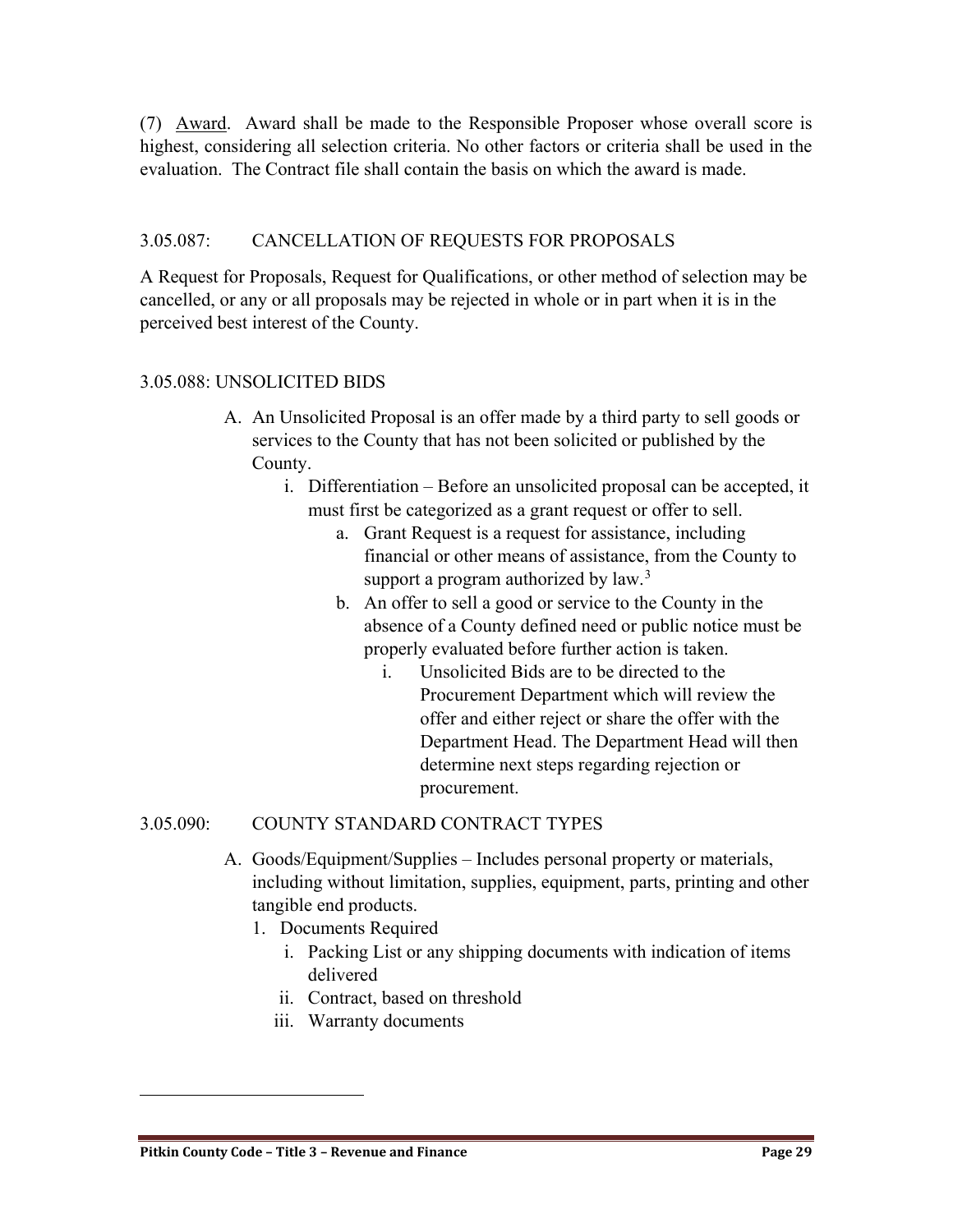- B. Services Includes the furnishing of labor, time, or effort by a Contractor, not involving the delivery of a specific end product or for which the end product component is minimal in relation to the services component.
	- 1. Documents Required
	- i. Contract, based on threshold
- C. Construction Includes the process of building, altering, repairing, improving, or demolishing any fixed public asset, including without limitation any public structure or building, roads, sidewalks, parks, lighting, and landscaping. It does not include routine operations or routine maintenance of existing structures, buildings, real property or other fixed assets.
	- 4. Documents Required
		- d. Notice to Proceed
		- e. Notice of Substantial Completion
		- f. Contract
		- g. Lien Waivers
		- h. Notice to sub-contractors for issuance of final payment
		- i. Timeline for Construction
- D. Master Agreements and Task Orders Utilized for any on-call or regularly purchased service or good.
	- 1. Documents Required
		- i. Master Agreement
		- ii. Task Orders
	- 2. Procurement Method
		- i. Any Master Service Agreement is to go through the Formal Bid process, unless approved through an exception to the Formal Bid process.
		- ii. The dollar threshold for each Task Order can be changed. Any time the threshold for Formal Bid is to be raised over the limits set forth in Section II.A.2, requiring Formal Bid, the signature of the County Attorney and County Manager shall be required prior to the initial Formal Bid.
	- 3. County Signatures Required
		- i. Master Agreement Formal Bid Threshold
			- a. \$0 49,999: Procurement and Contracts Manager, Finance Director or County Manager
			- b. \$50,000 or more: Procurement and Contracts Manager or Finance Director, and County Manager
		- ii. Task Order
			- a. \$0 49,999: County Representative
			- b. \$50,000 or more: County Representative and County Manager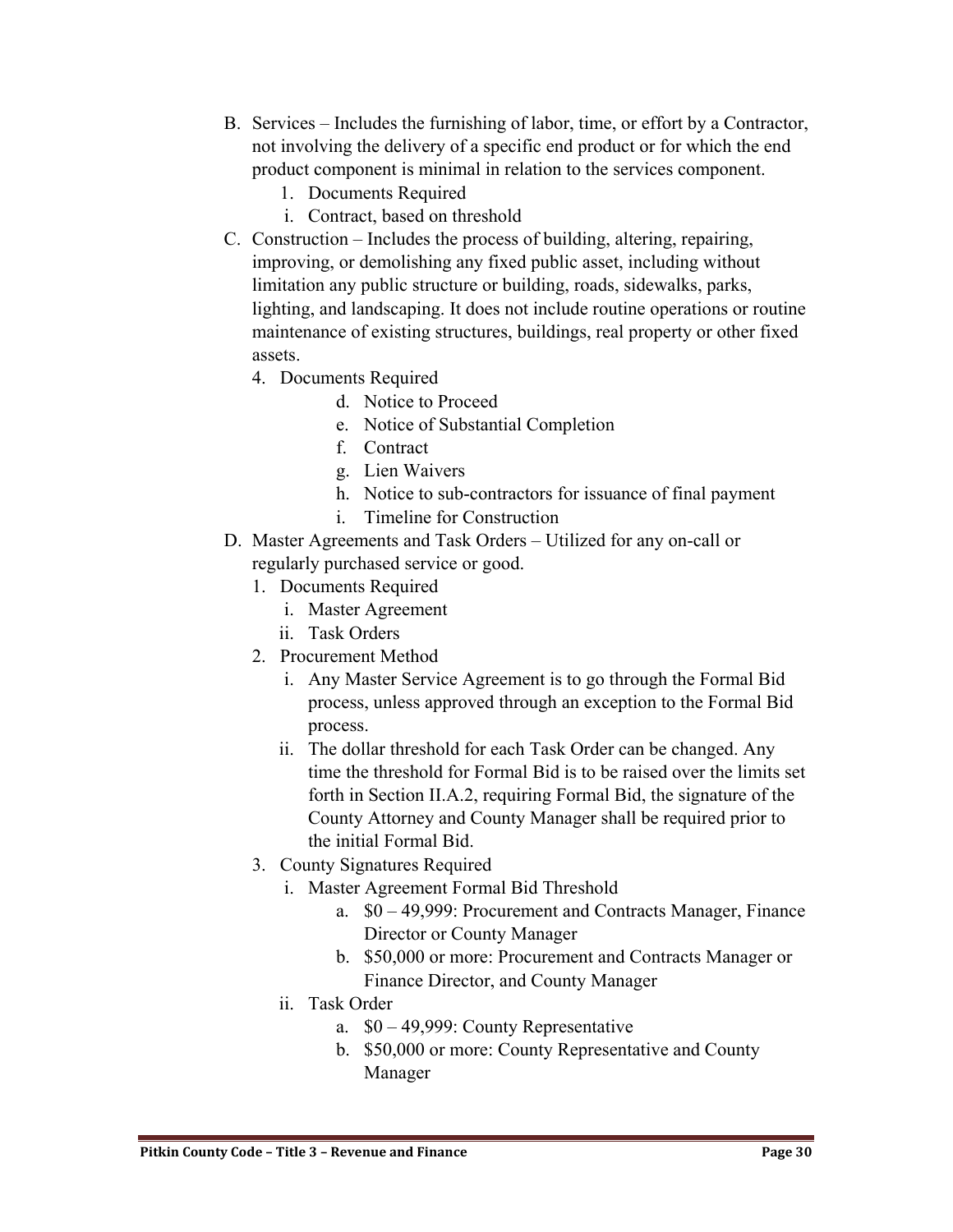- E. Contract Amendment/Change Order In the event that the contract or agreement changes, a Contract Amendment/Change Order is required. The Contract Amendment/Change Order shall include the complete description of all changes, reason for the change and dollar value.
	- 1. County Signature Requirements
		- i. County Representative signature is required
			- a. Additional County Representative signatures may be required based upon signature authority for the budget line item number(s) being utilized
		- ii. County Manager signature is required for any Contract Amendment/Change Order that is an increase of \$25,000 or 10% of the original value, whichever is lower
- F. Rentals and Leases Rentals and leases of Goods/Equipment/Supplies are subject to the same thresholds and procurement process as a purchase. The threshold for contract and procurement requirements shall be considered as a monthly rental or the time of the initial term, whichever is longer. All rental agreements shall be reviewed by Procurement and Finance.
	- 1. Leases not subject to the Procurement Code shall be reviewed by the Attorney's Office.

# <span id="page-30-0"></span>3.05.091: CONTRACTS REQUIRING LEGAL REVIEW

Every reasonable effort shall be made by the County Representative to have a contract, if required, utilizing the Pitkin County Template, as provided by the Procurement Department. If a selected vendor has objection to parts of the template contract, the County Representative shall follow the approved Procurement Procedures. The County Attorney's office has approved standard Contract language for the County. Procurement Officers may vary the clauses in approved Contract language in accordance with internal County policy.

# <span id="page-30-1"></span>3.05.100.: CONTRACT PERFORMANCE AND PAYMENT BONDS

(1) When Required - Amounts. The County shall require performance and payment bonds in an amount no less than that required by applicable law.

(2) Authority to Require Additional Bonds. Nothing in this Section shall be construed to limit the authority of the County to require a performance bond, or other security in addition to those bonds, in circumstances other than those specified in Subsection (1) of this Section.

# <span id="page-30-2"></span>3.05.110: AUTHORITY TO RESOLVE PROTESTED SOLICITATIONS AND AWARDS

(1) Right to Protest. Any actual or prospective Proposer or Contractor who is aggrieved in connection with the solicitation or award of a Contract may protest to the County Manager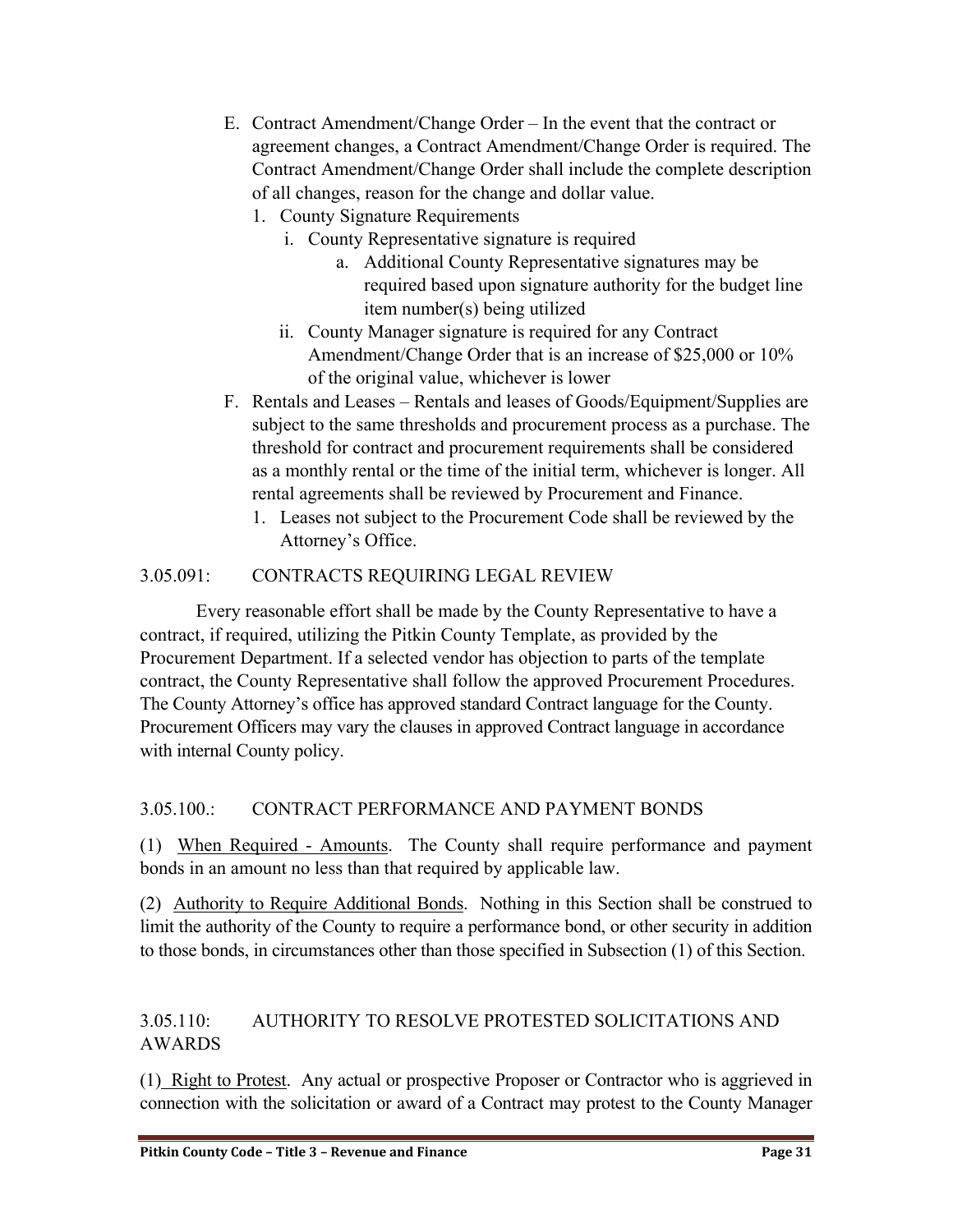or his/her Designee. The protest shall be submitted in writing within five calendar days after such aggrieved Person knows, or should have known, of the facts giving rise thereto, or within five days of receipt of notice to a non-awarded Proposer, whichever first occurs.

(2) Authority to Resolve Protests. The County Manager, or his/her Designee, shall have the authority to settle and resolve a protest of an aggrieved Proposer or Contractor, actual or prospective, concerning the solicitation or award of a Contract.

(3) Written Response from Procurement Officer. In connection with any written protest, the County Manager, or his/her Designee, shall provide a copy of the written protest to the Procurement Officer whose solicitation or award is the subject of the protest. The Procurement Officer shall submit to the County Manager, within a reasonable time, a written response to the protest, including relevant documents from the solicitation file.

(4) Decision. If the protest is not resolved by mutual agreement, the County Manager, or his/her Designee, shall promptly issue a decision in writing. The decision shall:

- (a) state the reason for the action taken;
- (b) inform the protestant of the right to appeal as provided in this Article; and
- (c) advise the protestant of the amount of bond necessary for the appeal

(5) Notice of Decision. A copy of the decision under Subsection (4) of this Section shall be mailed or otherwise furnished promptly to the protestant and to the Procurement Officer.

(6) Finality of Decision. A decision under Subsection (4) of this Section shall be final and conclusive, unless the protestant appeals administratively to the Board of County Commissioners acting as the Procurement Appeals Board.

# <span id="page-31-0"></span>3.05.111: JURISDICTION OF THE PROCUREMENT APPEALS BOARD

Within seven days after receipt of notice of a decision under Section 4-101, a Contractor, prospective or actual, or Proposer may appeal the County Manager's decision to the Procurement Appeals Board by submitting a notice of appeal to the County Manager. No other appeals are permitted

At the time an appeal to the Procurement Appeals Board is filed, it must be accompanied by cash or security in a form satisfactory to the County Attorney to cover the County's costs in defending the decision and the County's costs for delay in initiating the purchase or Contract. The security shall be in an amount determined by the County Attorney, payable to or for the benefit of the Board of County Commissioners of Pitkin County, Colorado. The full amount of cash security, without interest, shall be refunded, and any other form of security cancelled or released, in the event of a successful appeal

# <span id="page-31-1"></span>3.05.112: RECORD ON APPEAL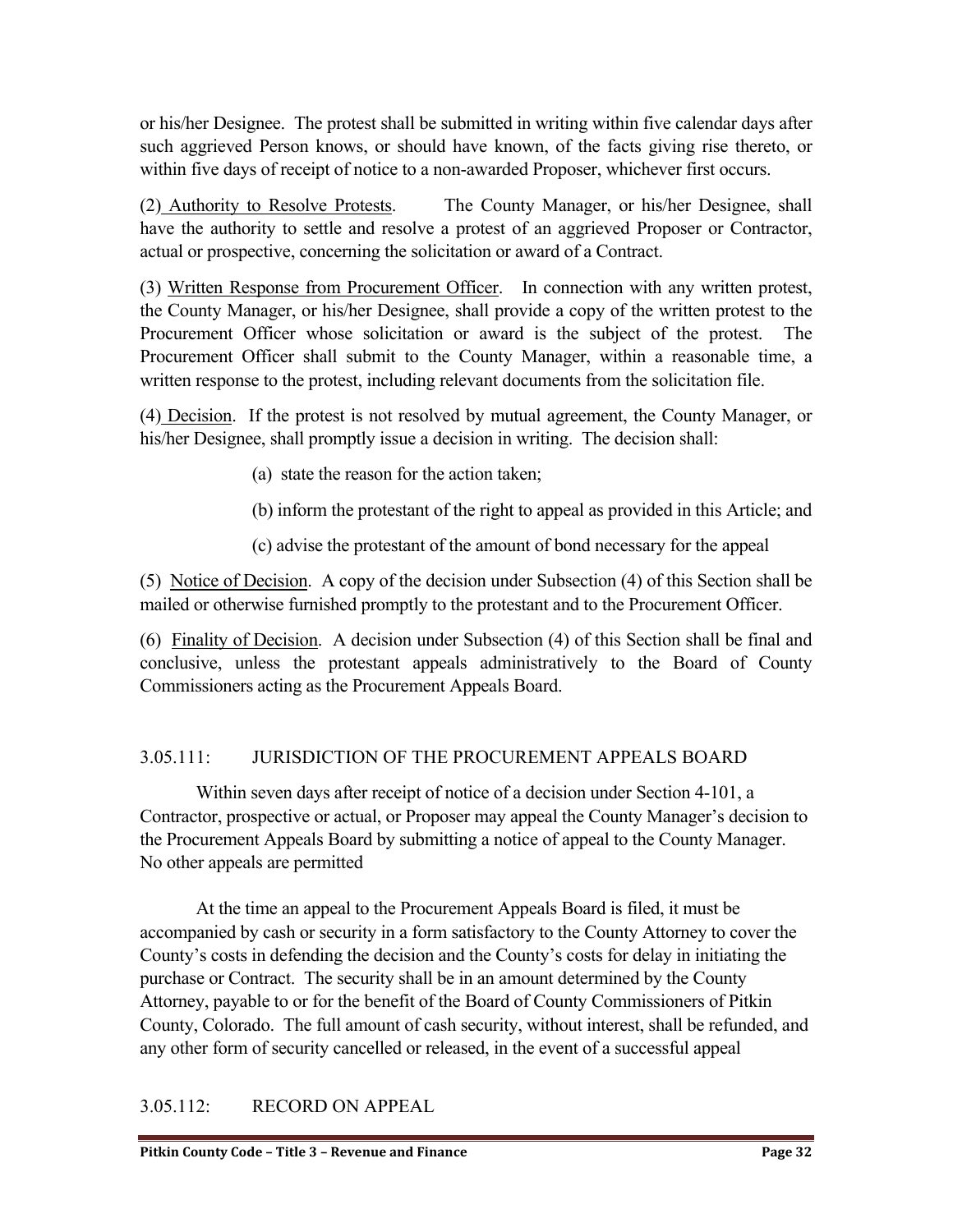Upon receipt of the notice of appeal, the County Manager, or his/her Designee, shall promptly prepare the record on appeal for review by the Procurement Appeals Board. The record on appeal shall consist of the written protest, the documents in the Procurement Officer's file used in response to the protest, any written decision of the County Manager, or his/her Designee, and the notice of appeal. This record on appeal shall be submitted to the Procurement Appeals Board, and no other evidence may be considered on the appeal.

#### <span id="page-32-0"></span>3.05.113: PROCUREMENT APPEALS BOARD'S DECISION ON APPEAL

 Within fifteen days of receipt of the record on appeal, the Procurement Appeals Board shall decide the appeal. The action of the County Manager, or his/her Designee, shall be upheld unless the Procurement Appeals Board determines that the County Manager, or his/her Designee, acted arbitrarily or capriciously. The decision will be memorialized in a written resolution, and shall be final upon adoption.

#### <span id="page-32-1"></span>3.05.114: REMEDY FOR A SUCCESSFUL APPEAL

In the event an appeal is successful, the sole remedy shall be to re-initiate the Procurement process.

#### <span id="page-32-2"></span>3..05.120: OTHER PROVISIONS

#### <span id="page-32-3"></span>3.05.121: INTERNAL REPORTING

#### Quarterly Procurement Reporting

- ii. On a quarterly basis, and/or as requested, the Procurement and Contracts Manager shall provide the Finance Director with a report indicating for the given quarter:
	- a. Total number of contracts and amendments fully executed
	- b. Total dollar amount for all contracts and amendments executed
	- c. Breakdown of number and dollar amount attributed to each of the following procurement types:
		- i. No procurement required
		- ii. Sole Source
		- iii. Emergency Procurement
		- iv. Outside Agency Bid
		- v. Informal Procurement
		- vi. Formal Procurement

#### <span id="page-32-4"></span>3.05.122: COMPLIANCE WITH FUNDING REQUIREMENTS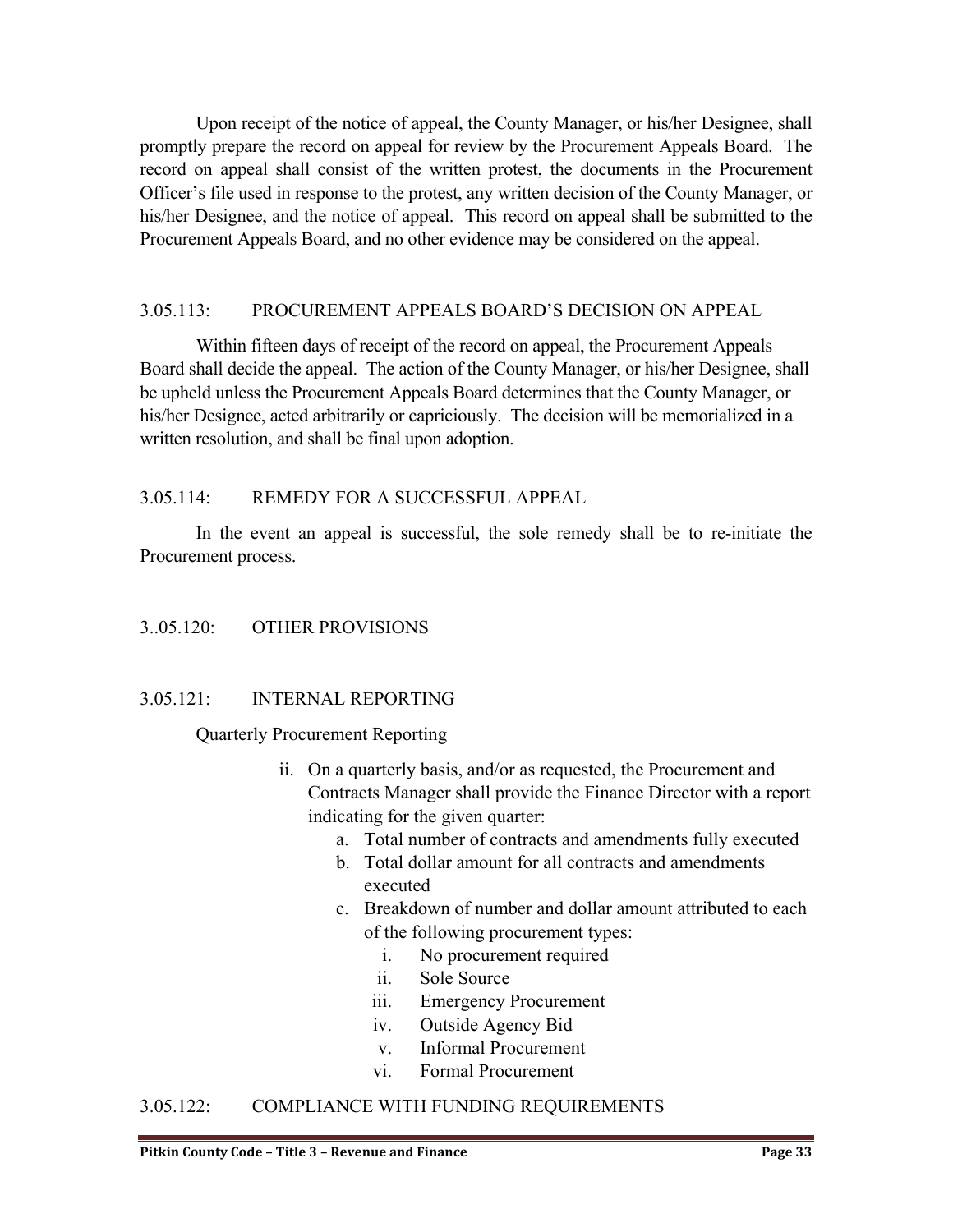When a Procurement includes the expenditure of external assistance or contract funds, the Procurement Officer shall comply with applicable federal or state law or Grant conditions and/or determination requirements. County Project Leads and/or Department Representatives are responsible for, in conjunction with Procurement and Finance assistance, ensuring that any and all funding requirements are satisfied and appropriately documented.

- iii. Expenditures All expenditures and invoices shall be reviewed for completeness and conformation to the rules and regulations set forth by the grand funder.
- iv. Site Visits An onsite review should be conducted for any recipient that is determined to have a significant risk of nonperformance of the grant or any recipient that has not had an onsite review performed in a suitable time period.
- v. Risk Assessment Subrecipients that fail to meet criteria set forth by the Department shall be subject to a Corrective Action Plan.
	- a. A qualified audit report, or failure to have a current audit report
	- b. Inadequate response to a financial questionnaire
	- c. History of non-compliance
	- d. History of non-performance or failure to use funds for their authorized purposes
	- e. New subrecipient (or new to this type of project)
	- f. New personnel or systems
	- g. Large subaward/large percentage pass-through
	- h. Award size relative to subrecipient's sponsored research portfolio
	- i. Criticality to overall success of pass-through entity's project
	- j. Subrecipient in a remote location
	- k. Type of subrecipient
- A. Progress Reports All sub-recipients shall be continuously monitored for the following:
	- vi. Is subawardee's work progressing according to schedule?
	- vii. Are deliverables/reports being provided in a timely manner?
	- viii. Are compliance requirements up-to-date?
	- ix. Do invoices reflect allowable, allocable, and reasonable costs?
	- x. Are funds being spent according to the budget and project time lines?
	- xi. Is committed cost sharing verified?
- B. Closeout
	- xii. Verify fulfillment of any cost-sharing requirements
	- xiii. Verify receipt of invoice marked "Final"